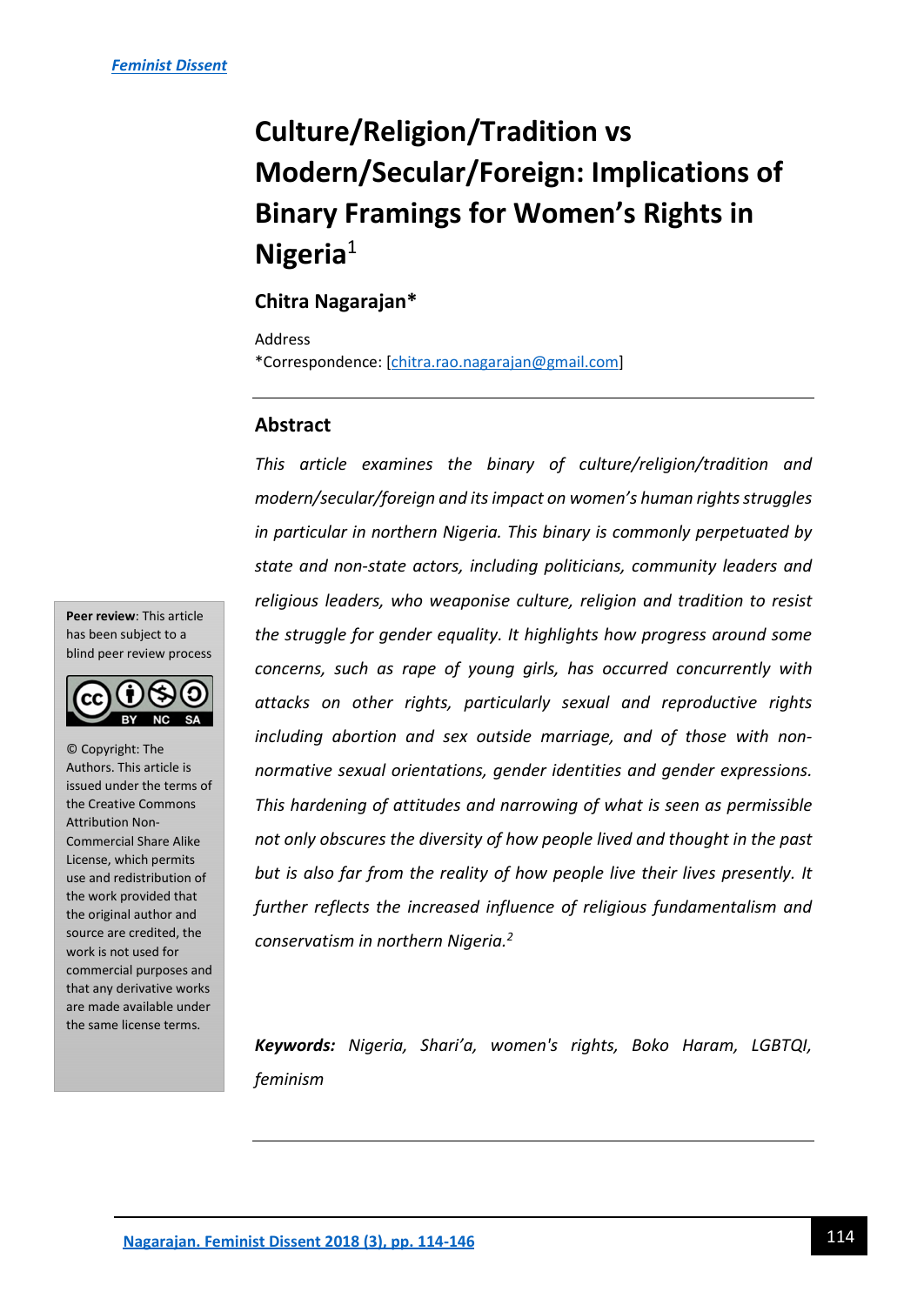## **Introduction**

I write this article based on my work as a feminist, human rights and peacebuilding activist, researcher and practitioner in Nigeria. Although born in Nigeria, I left the country as a child, and returned in 2013. Not only am I not Nigerian but I was also not raised in either Christian or Muslim traditions, with my knowledge of both the result of activism, social networks, study and work rather than lived experience. To inform this article, I draw on three strands of work and activism: with human rights, peace and women's rights activists in five northern states (Borno, Kaduna, Kano, Plateau and Yobe) on conflict management and peacebuilding; research and work with communities in the conflict affected northeast; and collecting queer women's narratives for a book entitled *She Called Me Woman: Nigeria's Queer Women Speak*, which aims to address dehumanisation and change public discourse. It is challenging for me to write on this subject. Not only do I continue to live and work in northeast Nigeria where there is limited space to discuss these issues, but I count many activists whose attitudes I challenge and critique below as good friends with whom I have worked closely for human rights, including those of women, justice and peace for many years.

This article is divided into three sections. It first traces the genealogies of these binary framings. It then examines the ways these binaries draw on particular understandings of culture/ religion/ tradition and suppress other understandings and realities that existed in the past and are present today. It ends with examining how women's rights activists mobilise and implications of these binaries on their activism. While women's rights activists are strategic in engagement, their framework of mobilisation tends to be constrained by these binaries and the determination of the rights and rights-holders worthy of protection and advocacy.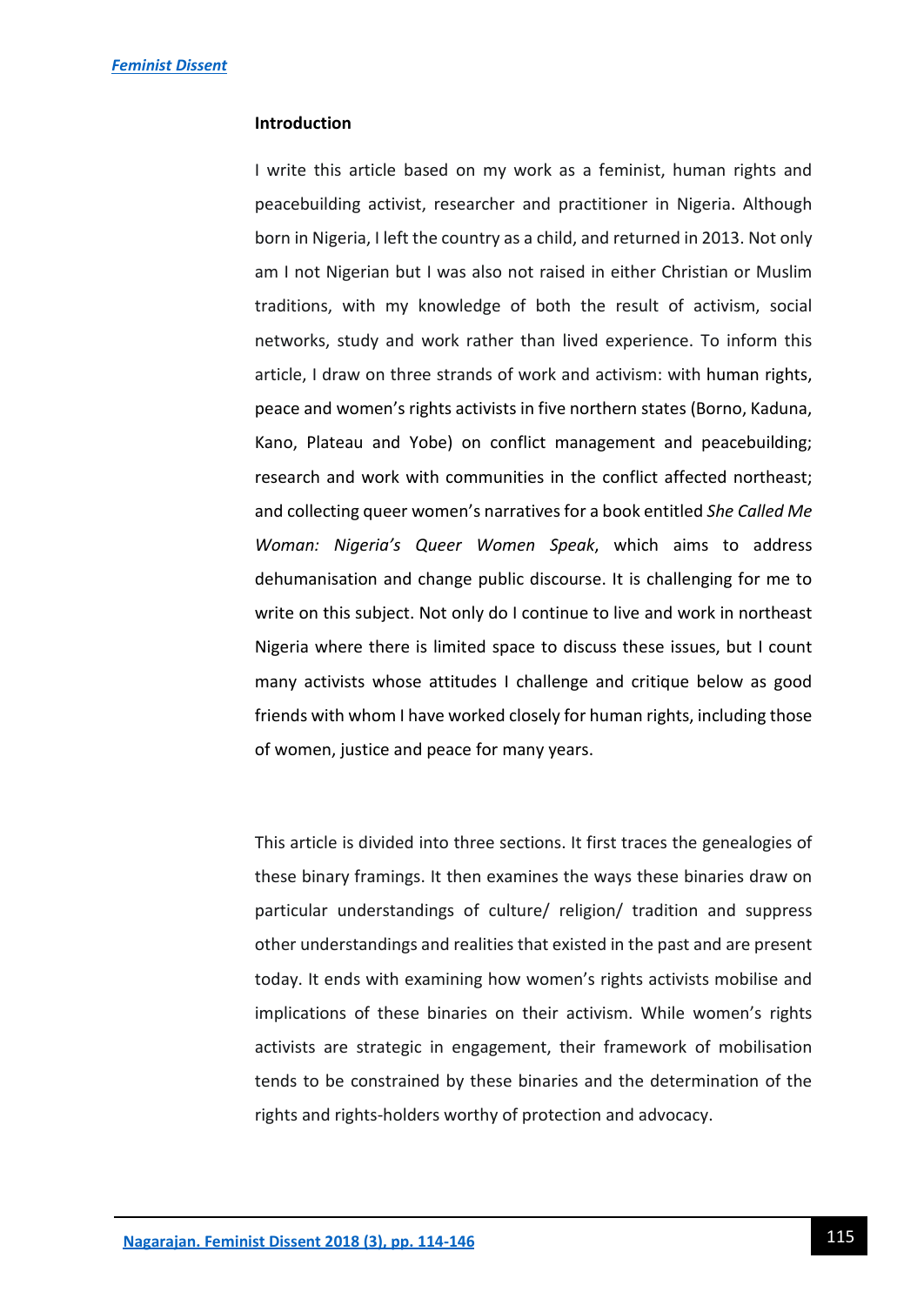### **Historicising the Binary**

The binary between culture/religion/tradition and modern/secular/ foreign has historical roots in northern Nigeria, a region seen as an Islamic monolith but which has large numbers of Christians, the continued (hidden) presence of Maguzawa, followers of indigenous Hausa religions, as well as those who do not believe. As will be explained below, over time, culture/religion/tradition came to be linked with justice, morality and effectiveness governance and in opposition to the modern/secular/foreign which became associated with corruption, injustice, immorality and predatory governance.

## *The arrival of Islam and the Sokoto Caliphate*

Islam first came to and was spread in West Africa through trade, patronage and conversion by elites (Ubah, 2001). In the land now known as northern Nigeria, there was a vibrant Bori culture before Islamisiation with keen understanding of medicinal herbs, the role of music in worship and importance of dance in connecting with the divine. The ruler of the Kanem Bornu Empire converted to Islam in the  $11<sup>th</sup>$  century and rulers of the Hausa kingdoms following suit from the  $14<sup>th</sup>$  or  $15<sup>th</sup>$  centuries onwards (Ubah, 2001). In the late  $18<sup>th</sup>$  century, the Fulani scholar Uthman dan Fodio and his followers declared war on the Hausa kingdoms to standardise Islam and align 'Hausaland eastward, namely within a wider Islamic civilizational complex whose centre was Arabia' (Eltantawi, 2017), eliminating syncretic versions that had arisen over centuries. Dan Fodio seized on grievances against corrupt and unjust leaders, excessive taxation, elite decadence and the prohibition of veiling for women and turbans for men. Primarily a movement to reform supposedly 'lax' Muslims rather than convert 'pagans' (Last, 1979), the caliphate aimed to increase social morality in accordance with Islamic ideals through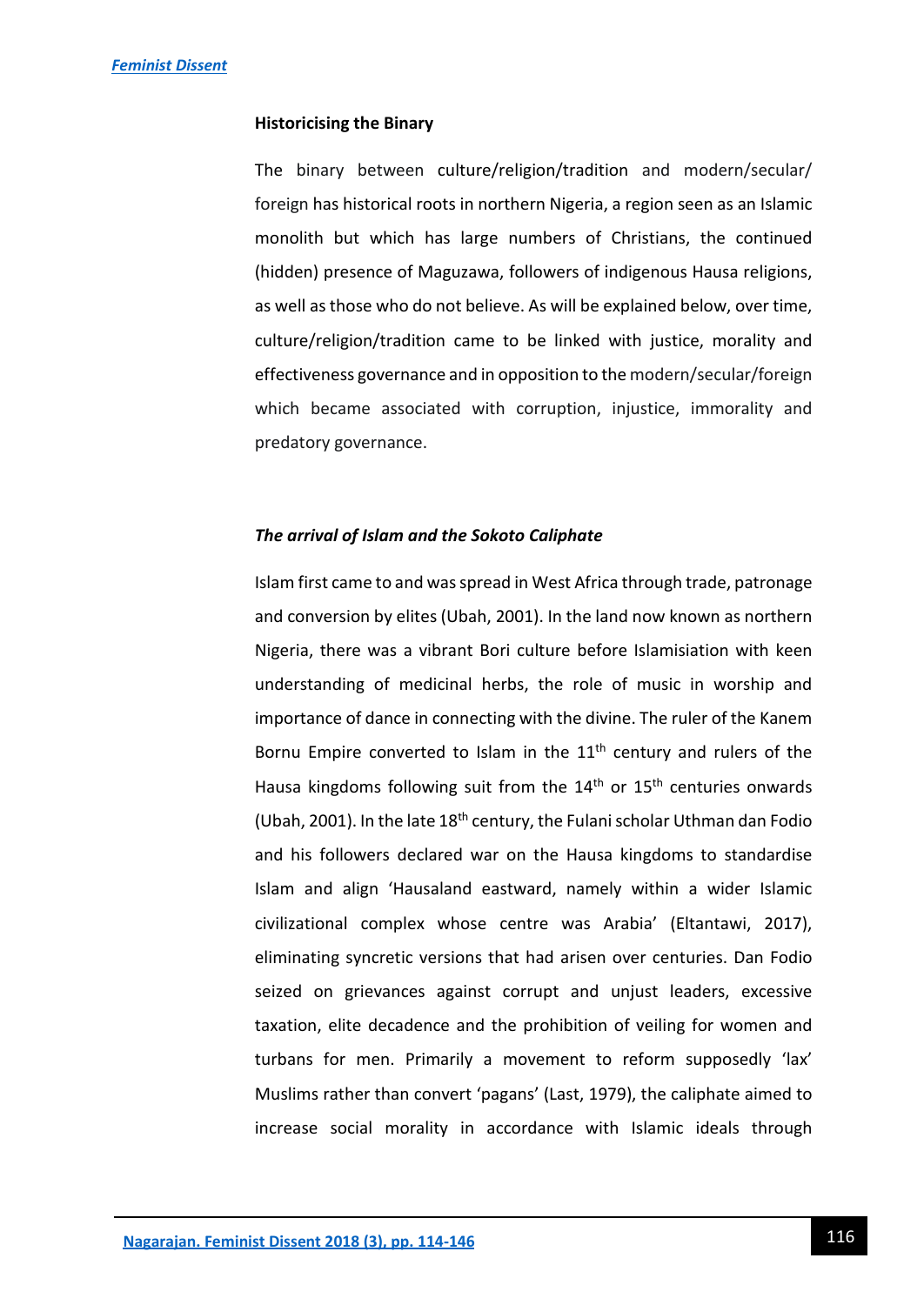education reforms, the development of markets and economic reforms and improved communications (Smith, 1971).

Dan Fodio's daughters played important literary and political roles, particularly Nana Asmau who was a leading scholar, teacher, historian and adviser to her brother when he succeeded to the caliphate. She was committed to women's education, training a network of itinerant women teachers (jaji) whose objectives were conversion of women to Islam, education within Islam and harnessing of women's talents in the service of the caliphate. The jajis were symbols of the state and Islamic learning, held important and influential positions of power and were active in public discourse and debate. By training women, they integrated the newly conquered Maguzawa as well as the poor and those who lived in rural areas into caliphate practices and principles, their obligations as Muslims and what was seen as inappropriate behaviour (Mack and Boyd, 2000). Dan Fodio emphasised the importance of women leaders and women's rights within Islamic frameworks but he also banned certain women's hairstyles, tried to stop his wives going to market thereby setting a standard for seclusion as the marker of good Muslim households, closed houses to adult men and required women to pray separately from men in the mosque (Last, 2015).

Sinikangas (2004) has argued that increasing restrictions on public, political and economic roles of women after the jihad encouraged some women to turn to Bori, which was prohibited with performance punishable by death (Mustapha, 2018). Despite its repression, Bori has survived because 'it has a firm gendered base among women in Hausa society, it offers valuable psycho-medical services, and it is flexible and adaptable by nature' (Mustapha, 2018).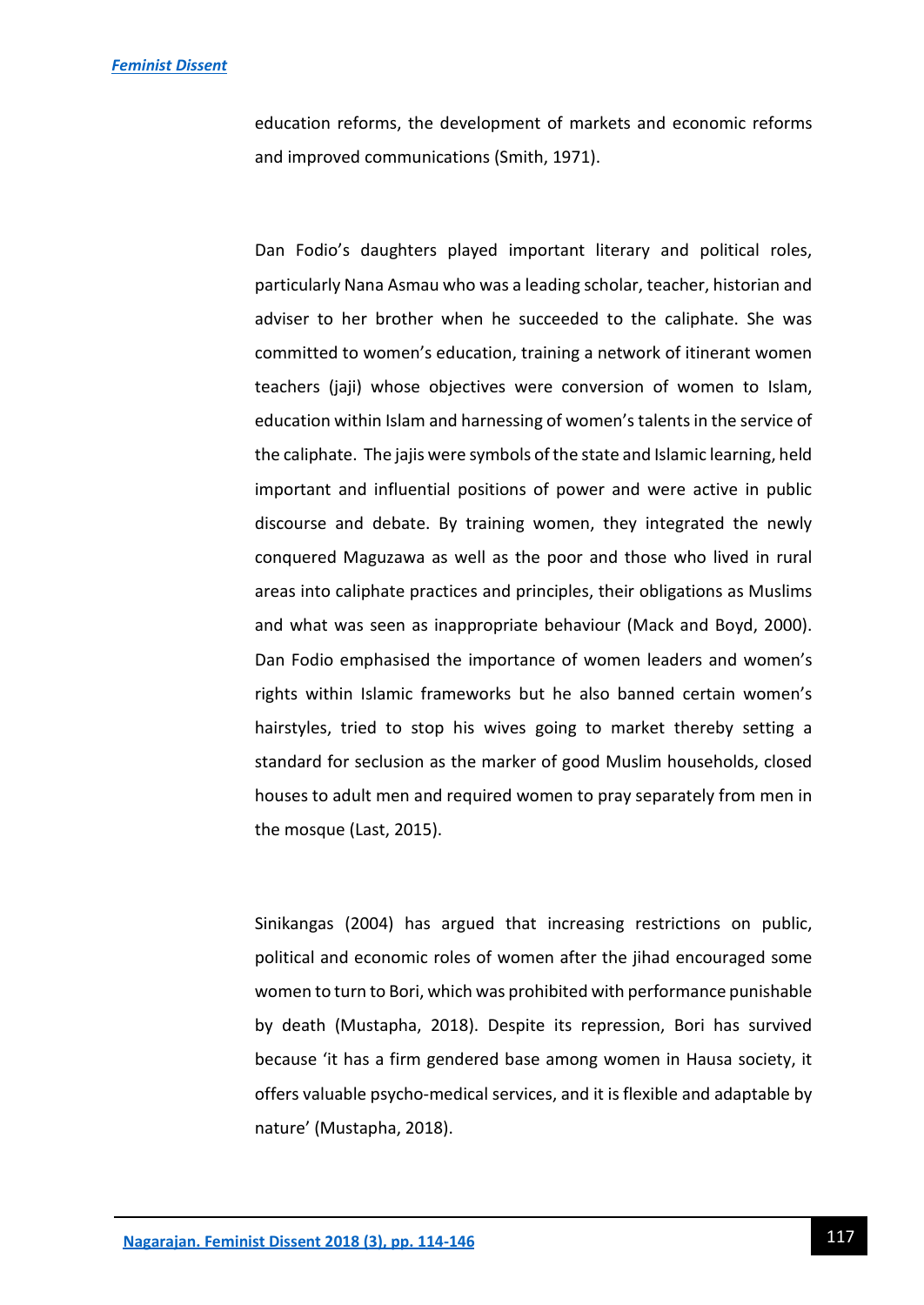The death of dan Fodio in 1817 saw gradual return to pre-jihad practices, forming the basis for later calls for reform and revivalism (Mustapha, 2015a). There was dissidence as regimes failed to live up to expectations (Last, 2015) but in popular narratives among northern Muslims today, the caliphate is presented as a time of high levels of religiosity, morality and good governance. However, while Nana Asmau is remembered, the role of women more broadly in governance and expansion is all but written out. Thus, the binary, pitting 'universalised' Islamic practices and values and improved governance against other customs and beliefs, including a plurality of Islamic interpretations, syncretic practices as well as more indigenous belief systems, first became apparent.

The caliphate created and solidified links between governance according to Islamic law, morality and effective and just rule as opposed to the corruption of the 'state' i.e. the rulers of the Hausa kingdoms who were seen to be inauthentic followers of Islam interested only in themselves. This narrative decentres the experiences of those who resisted the caliphate's political and religious control, the Magazuwa and others subject to enslavement and slave raids and the scaling back of reforms and continuation of many aspects of pre-jihad inequality, especially after the death of dan Fodio (Mustapha et al., 2018; Kendhammer, 2016; Smith, 1954). However, even in present-day discourse around Shari'a codes, it remains difficult to focus on contemporary events rather than the caliphate which continues to loom large in 'political and symbolic influence' and remains a 'mythologised moment, an idealised reminder of what's possible through Shari'a, and a (potentially) plausible template for the modern Nigerian state' (Kendhammer 2016, p. 52).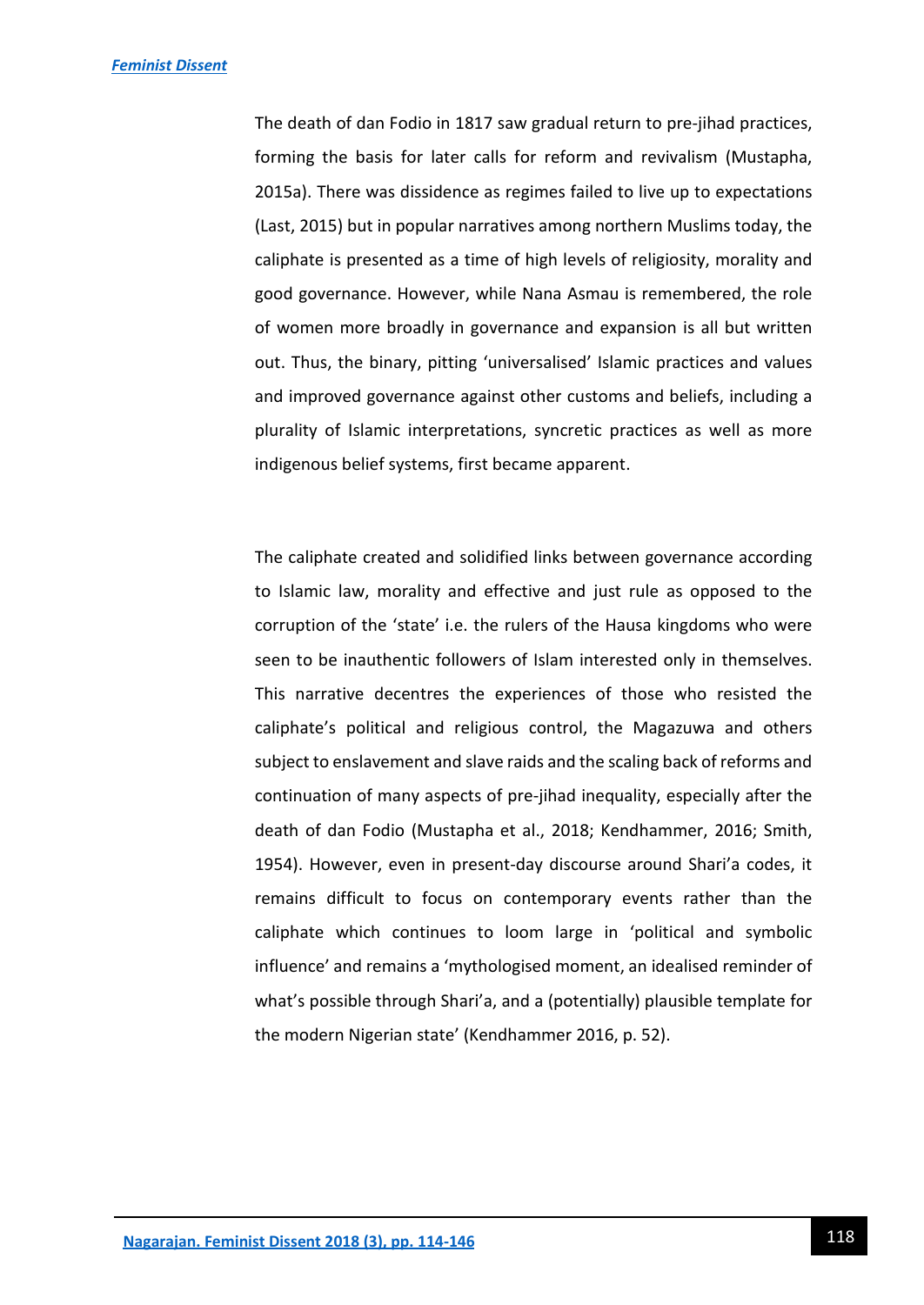#### *Conquest and colonisation*

The defeat of the caliphate by the British Empire in 1903 added the influence and actions of 'outsiders' to the nascent binary. Colonisation did not fundamentally change the nature of who held power with administrative structures recycled to facilitate indirect rule and local elites imbued 'with formal and legal authority while the colonial state drew on their social and religious legitimacy' (Hoffmann, 2014).<sup>3</sup> Conquest led to emirs with enhanced powers but seeking to buttress their Islamic legitimacy, the ulama divided in attitudes towards the impact of colonialisation on Islam and whether to call for opposition, accommodation or passive resistance and ordinary people confused by foreign rule and sectarian divisions (Mustapha et al., 2018).

The infusing of colonial power into caliphate structures caused problems for non-Hausa/Fulani and/or non-Muslim communities and increased conversion to Christianity (Hoffmann, 2014). A retired civil servant and historian whose grandfather was one of the first Christian priests in Gwoza in northeast Borno state talks about there being a contest for souls during this time (personal communication). Missionaries set up schools, dividing Islamic forms of education from what became seen as 'western' education. Consequently, the word boko, which had originally meant fraud, sham, inauthentic or hoodwinking, came to be equated with the latter form of education, connoting 'a feeling that colonial schools could mislead Muslims into accepting false knowledge' (Thurston 2017, p. 15). In contemporary times, it has come to mean westernised people and elites and western style frameworks, culture, institutions and education (Thurston, 2017). Piety and rates of seclusion among Muslims, thinking this was necessary for Allah to rid northern Nigeria of Christians, increased (Last, 2015). These dynamics reinforced the earlier binary into which narratives of corrupted governance due to foreign influence became infused.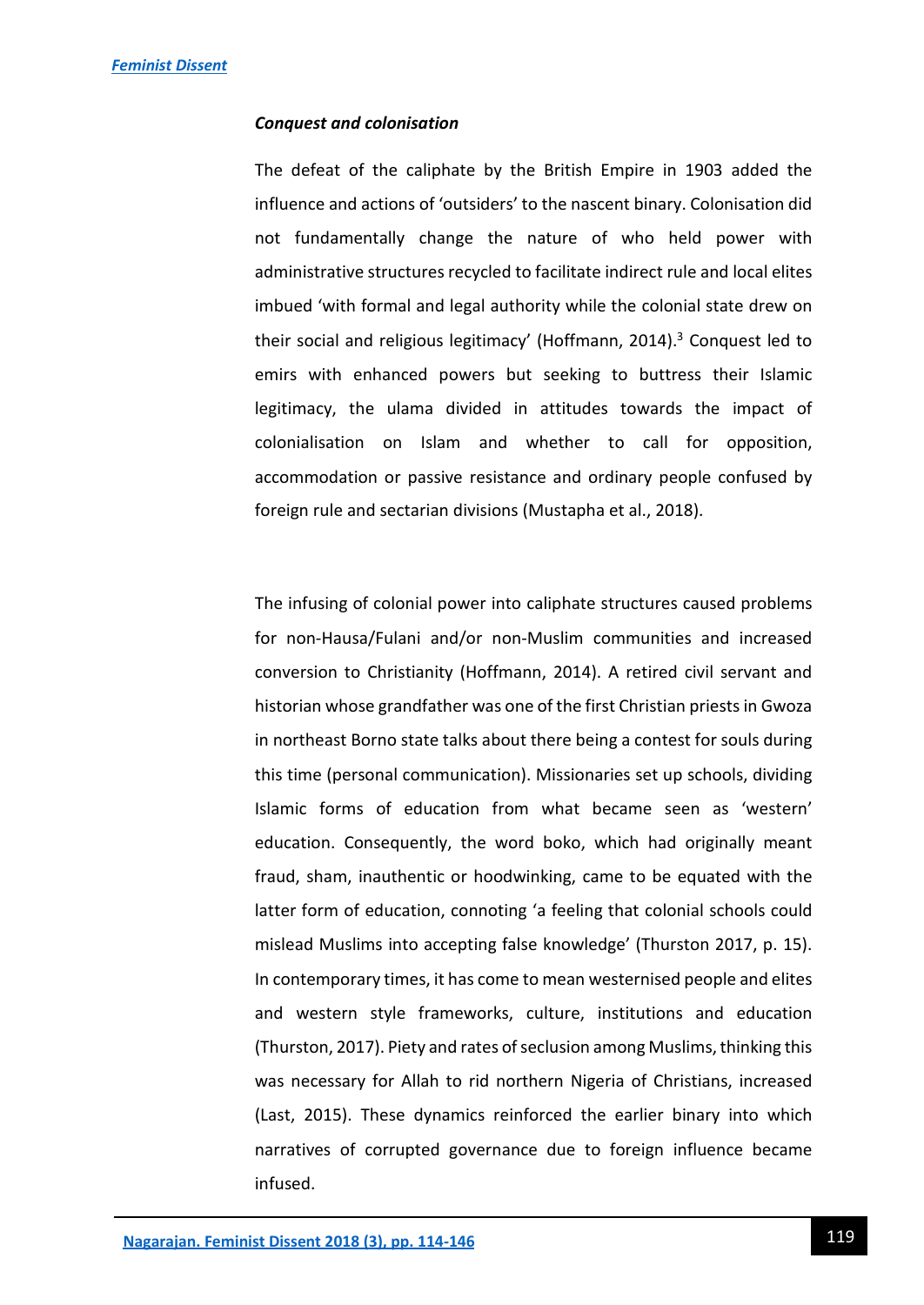#### *From independence to democracy*

While independence movements rose in southern Nigeria in the early twentieth century, northern elites resisted independence due to fears of marginalisation within a democratic dispensation due to educational, social and economic disadvantages relative to southern Nigeria. Religion (Islam) and identity politics (northernisation) were invoked to prevent southern Christian domination replacing European domination (Mustapha, 2018). Many northern Muslims suspected outside influences, saw modernisation as constituting unacceptable innovations to Islam and were resentful or ambivalent to secular forms of governance with a stronger religious sense of identity replacing ethnic or local identities (Hoffmann, 2014).

The post-independence state, structured around colonial administration with state symbols, the working week and governance style based on a secular Western model, was resented by many Muslims as 'Christian' (Clarke and Linden, 1984). While most Muslims could accept this model, this attitude began to change by the 1970s as the 'growing moral, political and economic crisis of the state' was identified with the failure of the imported secular western model (Mustapha, 2015a p. 10-11). The Iranian revolution was a galvanising influence for many young Muslims who believed 'Western impositions must be cast off, pious Muslims must rule and Shari'a must be the law of the land' (Ostien, 2018) and looked back to the earlier caliphate and jihad as solutions (Kendhammer, 2016). This period saw influence and financial support from groups in Saudi Arabia, Libya, Sudan and Iran changing religious discourse. It also saw diversification and fragmentation of religious affiliation (Mustapha and Bunza, 2015) and sectarian violence (Ostien, 2018). The duty to command right and forbid wrong aggravated sectarian intolerance, resulting in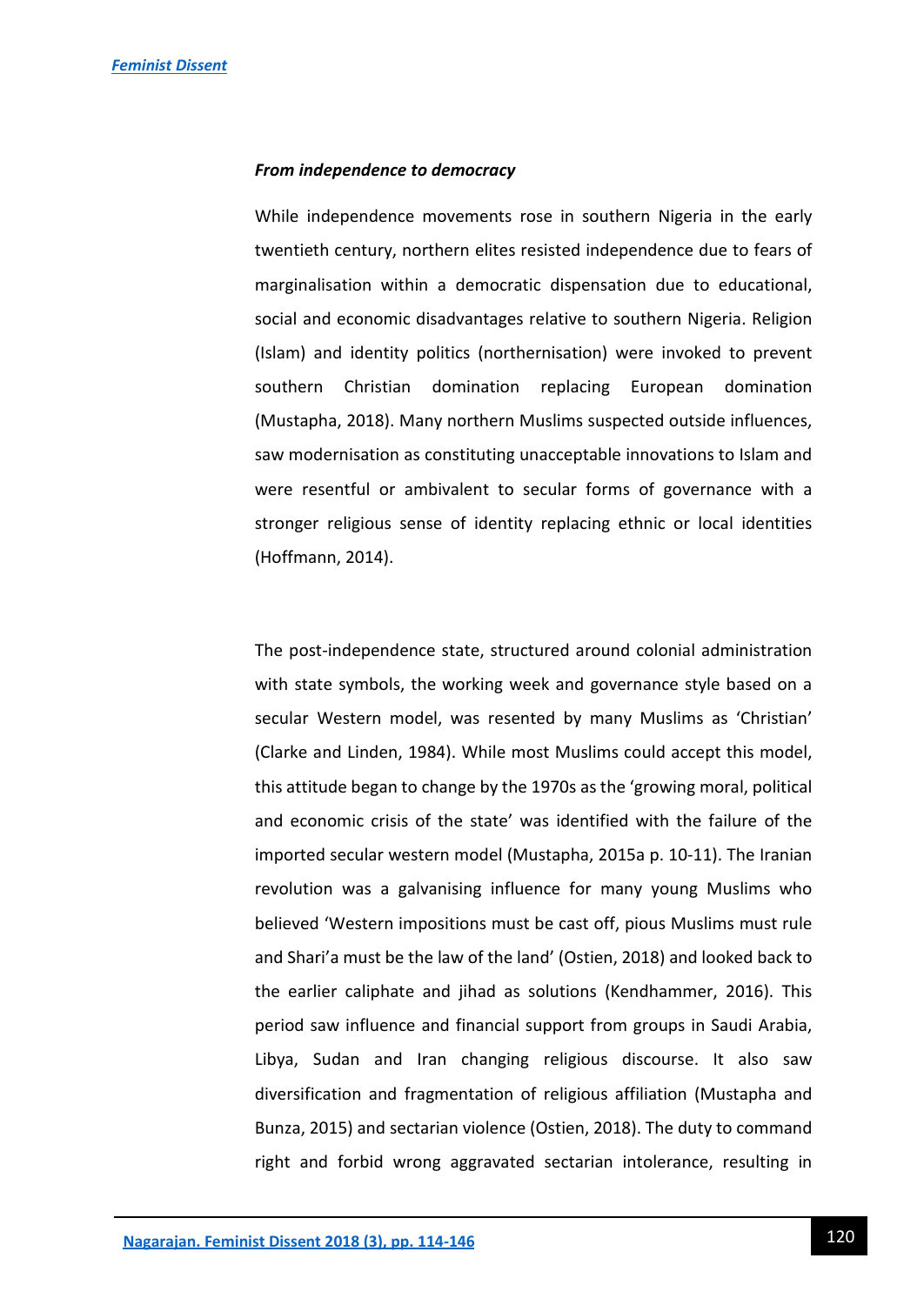'perpetration of subversive violence or the invasion of individual privacy in the course of allegedly doing 'God's work'' (Mustapha 2015a, p. 9).<sup>4</sup>

Here, we start to see increasing religious intolerance and fundamentalism, attacks on different religious interpretations and the further narrowing of actions and beliefs seen as permissible superimposed onto previous binary framings. The binary deepened with democratic transition in 1999 after decades of military rule mixed with intermittent civilian rule. Many people reflecting on this time speak of the shady nature and political thuggery of electoral mobilisation, continued impunity for leaders and corruption with 'the coming of politics' which further increased disappointment with and alienation from democratic governance. For many, democracy continues to be connected with secularism with both overlaid onto Nigeria political problems whereas a return to Islamic governance is seen as meaning justice, morality and effective governance.

#### *The institution and implementation of Shari'a codes*

Shortly after the democratic transition in 1999, northern states, starting from Zamfara, instituted Shari'a codes against a backdrop of supportive protests with 'Shari'a' seen as a solution to corruption, injustice, poverty, unemployment and inequality (Hoffmann, 2014; Eltantawi, 2017) and an 'oppressive denial of the diversity of thought' (Uwais, 2004) in the development of these Shari'a codes.<sup>5</sup> A survey conducted in 2000 shows that Shari'a codes were unpopular nationally with only 38 percent of Nigerians approving of Zamfara's actions but, although 33 percent of Muslims said the federal government should have intervened more forcefully to prevent Zamfara from implementing Shari'a, this was popular in states with large Muslim majorities (Kendhammer, 2016). Politicians seized on Shari'a codes to mobilise the electorate and win votes. These moves were a reaction to the transition, in particular power in the hands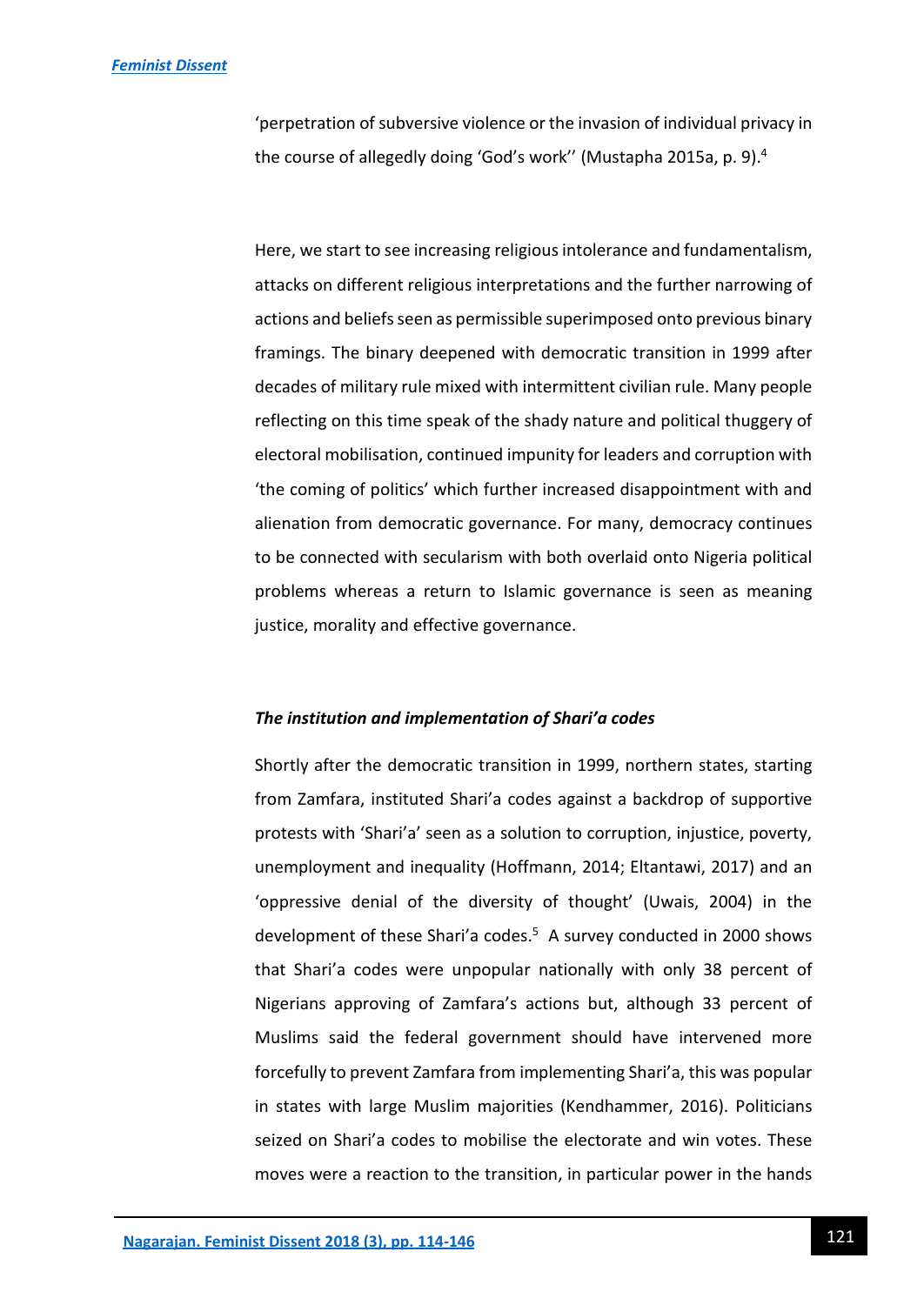of a southern President, reawakening fears of northern marginalisation in a democratic dispensation (Hoffmann, 2014). Many Muslims looked for a symbolic northern identity and effective and just governance and Shari'a codes provided both.

However, despite pockets of effective implementation (Mustapha et al., 2018), the institution of Shari'a codes has not met these high expectations. People talk of 'political Shari'a' to describe the insincerity of politicians, pointing to how institution of Shari'a codes has become embroiled within the same corrupt political process that had sparked their demand (Eltantawi, 2017; Kendhammer, 2016). While 'Shari'a' was failing to bring about fundamental and transformative change addressing poverty, inequality, corruption and injustice, there became increased emphasis on religious performativity and forms of 'immorality.' Women's bodies became *the* way to demonstrate Shari'a's effectiveness. Women's sexuality increasingly was treated as a source of immorality. As Last (2015, p. 46) points out, 'the way a community regulates its womenfolk becomes a marker for its concern for Islamic propriety.' Karuwai (prostitutes) were warned to get married or leave states (Gaudio, 2009). Policies were passed to 'save' single and divorced women, seen as vulnerable to prostitution, including through mass wedding ceremonies and payment of dowries to men who came forward to marry them. Many women – Christians and Muslims alike – have told me of street harassment and admonitions by friends, family and neighbours to change their dressing to become 'more modest.' In one of the narratives I collected, IX refers to her university Muslim Students Society who policed Muslim women's behaviour, stopping them from drinking alcohol, telling them not to live outside hostels as this would allow men to have access to them and threatening those dating men with exposure (Mohammed et al., 2018). Women were legally discriminated against with more women than men charged with and convicted of zina<sup>6</sup> and different standards of evidence applied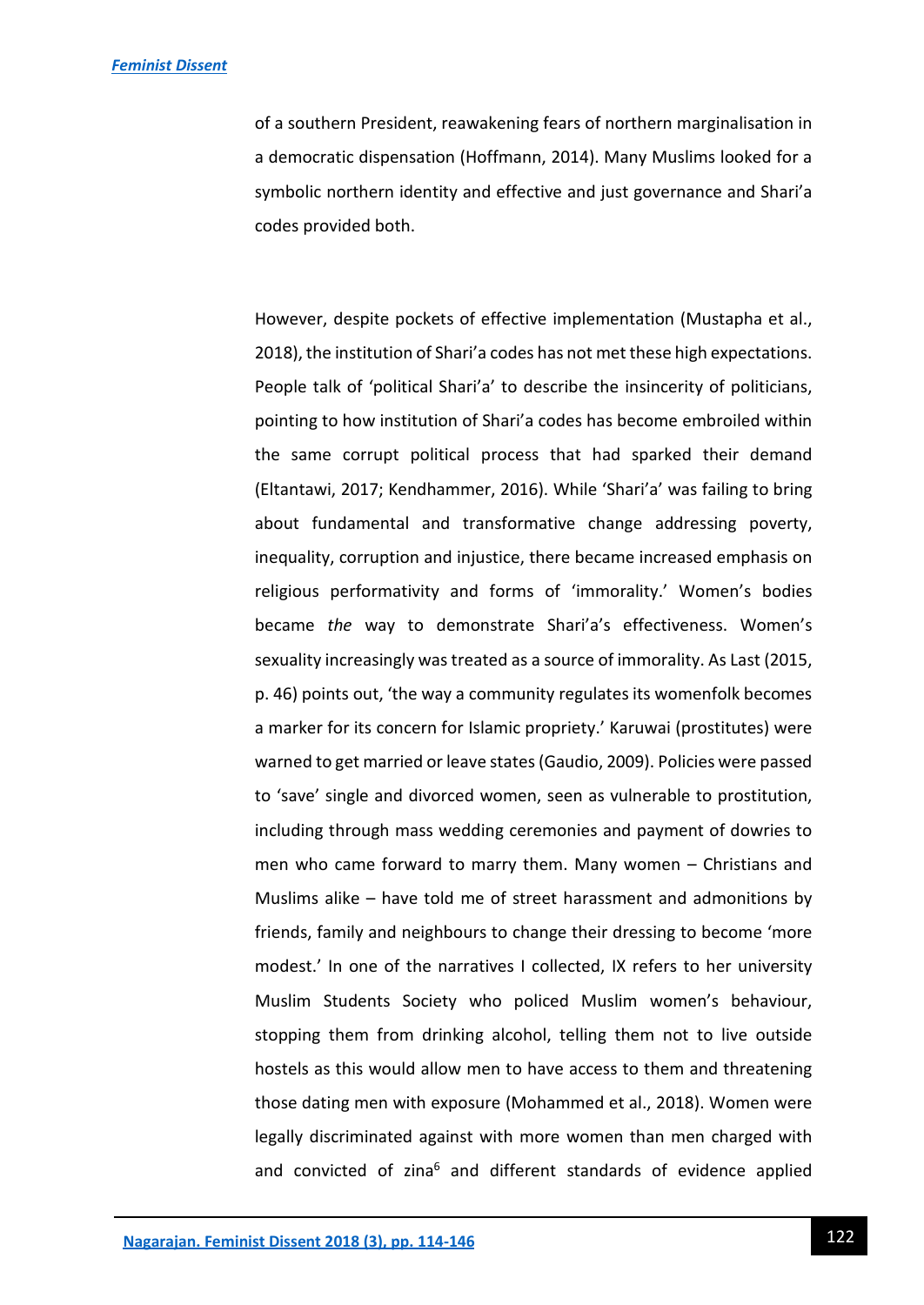#### *[Feminist Dissent](https://journals.warwick.ac.uk/index.php/feministdissent/index)*

(Pereira, 2005).<sup>7</sup> Restrictions on sexuality are not confined to heterosexual women alone.

While homosexuality, although not approved of, was seldom discussed in the public domain beforehand, it became part of political, media and public discourse around the passage of the Same Sex Marriage (Prohibition) Act 2014 with increased preaching against this particularly in churches, arrests, detention and disruption of parties and celebrations (Mohammed et al., 2018). Furthermore, the legacy of jihad prohibitions against Bori, which has a base of women practitioners as mentioned above, continues. There is discrimination and oppression against Bori groups, worshippers and those affiliated, with efforts at repression increasing post implementation of Shari'a codes, for example through prescription of the death penalty for participation in 'pagan' rites and prevention of gatherings (Mustapha, 2018).

At every stage of Nigerian history, the development of the binary has been linked with governance. Since independence, the state has abrogated its responsibility, with the quality and availability of state infrastructure and services having noticeably declined in recent decades and religious institutions filling the gap.<sup>8</sup> Often, religious leaders and institutions provide needed services and are the most accessible and available, with women in particular able to go to imams or pastors. Not surprisingly, religious institutions are often perceived to best work. Religious leaders are the actors that most people trust (Ehrhardt and Ibrahim, 2018; NSRP, 2012). While this perception may be somewhat inflated given social pressures around religion, these findings show failures of all other institutions.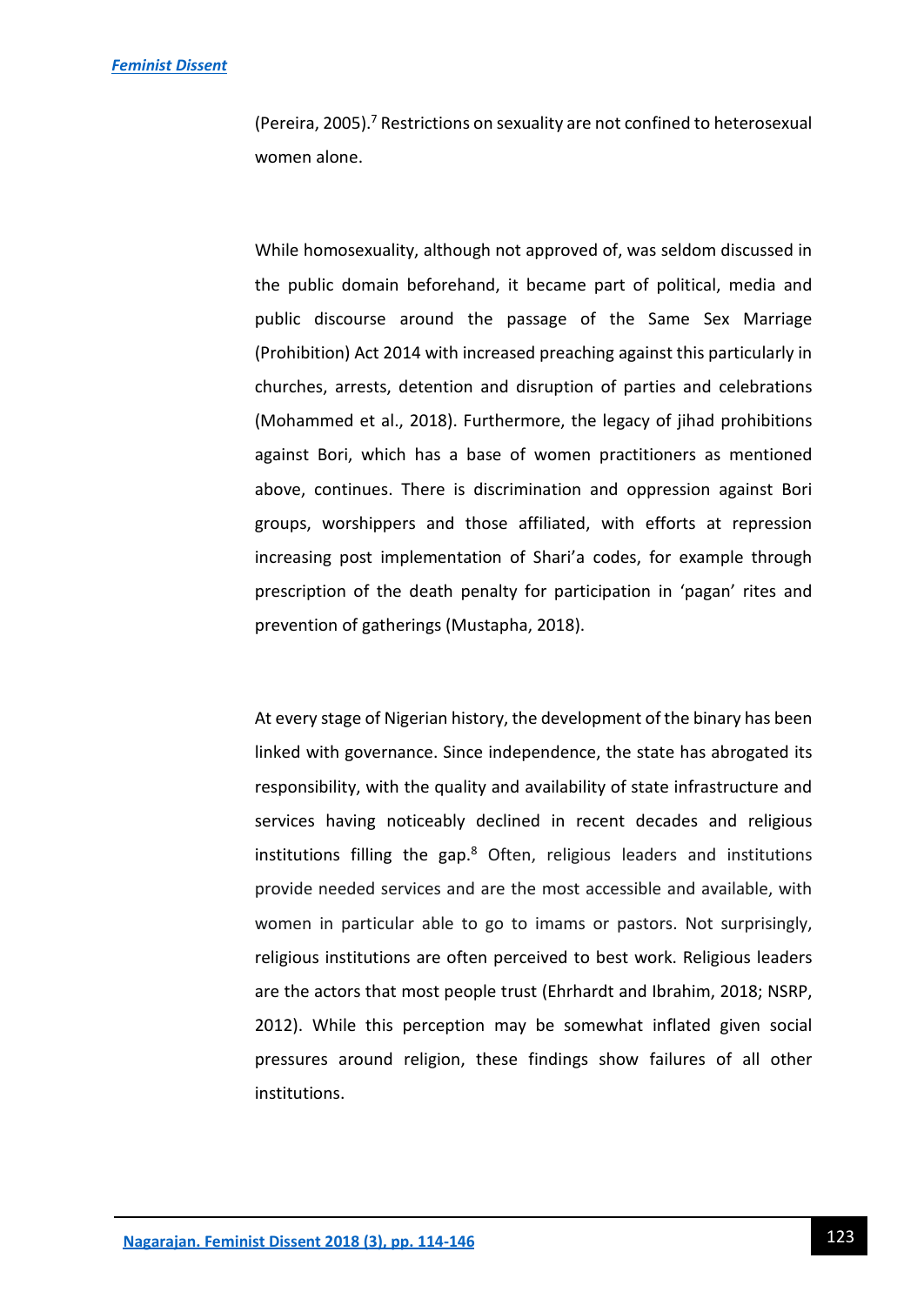In response to this, there is increasing push from donors to work with religious and 'traditional' leaders seen as the power holders necessary to bring about change. Many women's rights activists have always worked to influence these leaders. This approach can work.<sup>9</sup> However, programmes sometimes skip out women's rights activists or pursue parallel streams rather than hold interventions and leaders accountable to women mobilising for rights. This is problematic given these leaders are not known to be feminist allies and the limited possibility of one intervention changing this reality. This engagement can lead to perverse outcomes. A few years ago, I was facilitating a conflict analysis session when the representative of Jama'atu Nasrul Islam, an umbrella body for Muslim organisations, offered a potential solution to high incidence of genderbased violence: to mobilise imams to preach about hudud punishments. He felt telling people Islam requires stoning for zina or hand amputation for theft would show the seriousness with which Allah took gender-based violence and corruption. While his sincerity is unquestioned, this story shows potential dangers of engaging with these leaders without thinking through interventions and making them accountable to feminists.

As the institution of Shari'a codes has not brought about longed-for transformation, people have decreasing avenues to pursue within the current state frameworks. Around 2003, Mohammed Yusuf, the founder of Jama'atu Ahl al-Sunna li-l-Da'wa wa-l-Jihad, commonly known as Boko Haram, $10$  started preaching that modern western education, democracy and government employment were religiously forbidden (Ostien, 2018). Protesting the corruption and inequality produced by state structures and calling for a return to a 'purer', more Islamic way of life, the group garnered substantial support among a population disenchanted with the fledgling democracy and failed Shari'a code institution. According to Mustapha (2015b), five inter-related factors are critical to understanding the group: religious doctrines; poverty and inequality (vertical and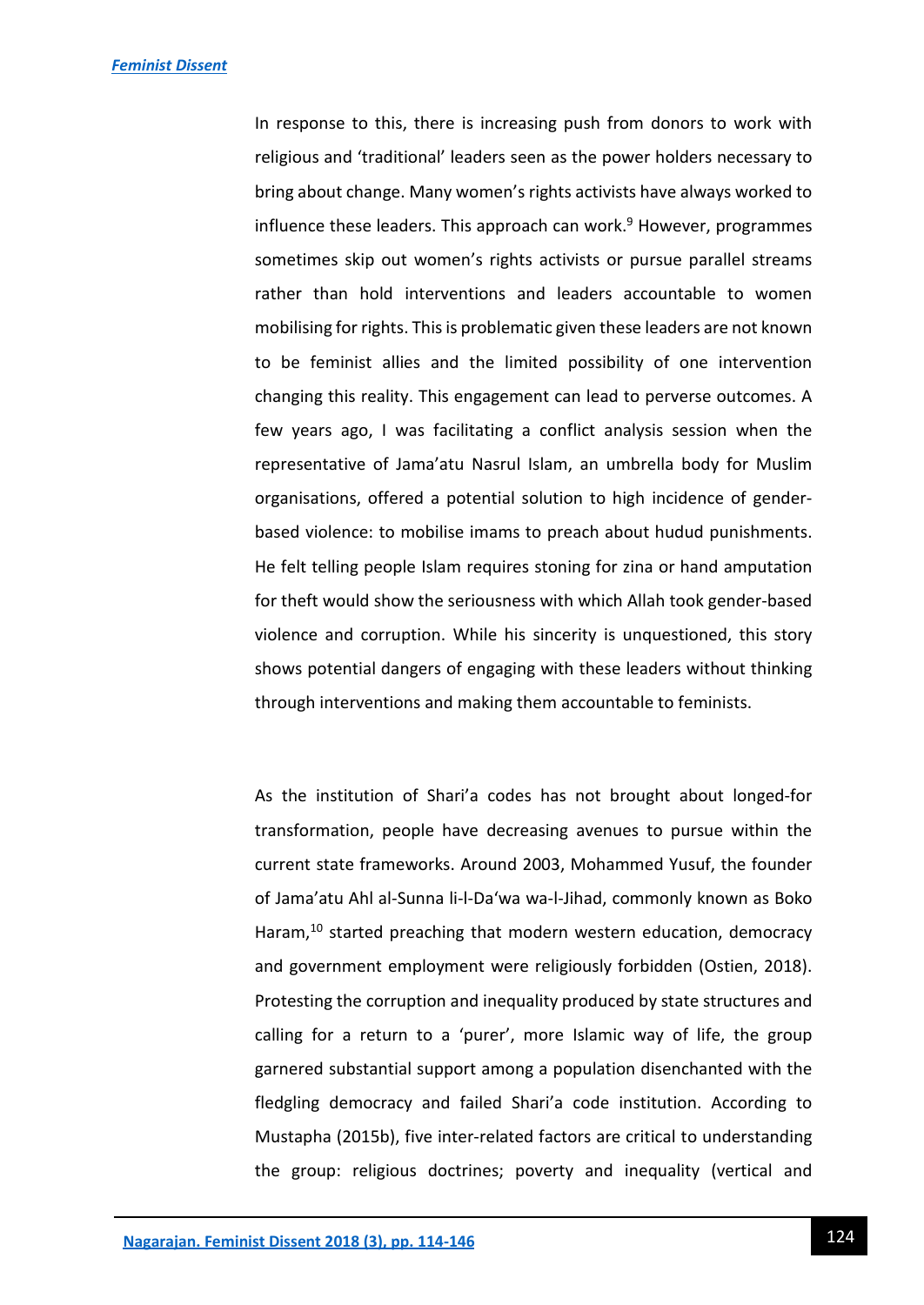horizontal); $^{11}$  the political context of electoral competition post democratic transition in 1999; the geographical and international context; and personal agency of those involved. This binary between rule according to Islam as ensuring morality and effective and just governance in contrast to the secular Nigerian state corrupted by outside (foreign/non-Muslim/southern) influences, the rise and normalisation of religious fundamentalism and failures of governance laid the framework for making the rise of jihadi armed groups possible.

#### **Cracks in the Binary**

Having traced genealogies of the binary, this section interrogates it. While much of its power is based on purported links to unchanging culture, religion and tradition, this obscures the multi-faceted nature and diversity of ways people lived in the past and present lived realities. Culture, religion and tradition are three different concepts seen as synonymous with combined symbolic weight weaponised against the rights of women and those of non-normative sexual orientations, gender identities and gender expressions. A common statement made by mostly men to justify gender inequality is 'I am a traditional African' with no understanding of the diversity of gender roles across the continent, within Nigeria or historical shifts. (Mohammed et al., 2018). After all, Christianity and Islam came to the region through processes of conquest and conversion and, in some areas, relatively recently, purposefully displacing indigenous religions in acts of cultural and physical violence than continue today. It is now considered deviant to even learn about Bori with all traditional religions seen as synonymous with devil worship (Nagarajan, 2016a). Moreover, with conservative and fundamentalist religious interpretations holding sway, we are witnessing deliberate erasure of culture, religion and tradition, including through a process of what Bennoune (2013) quotes Hassan Rachik as calling 'Islamic globalisation' displacing and de-Nigerianising people's lived Islams. Furthermore, rigid demarcation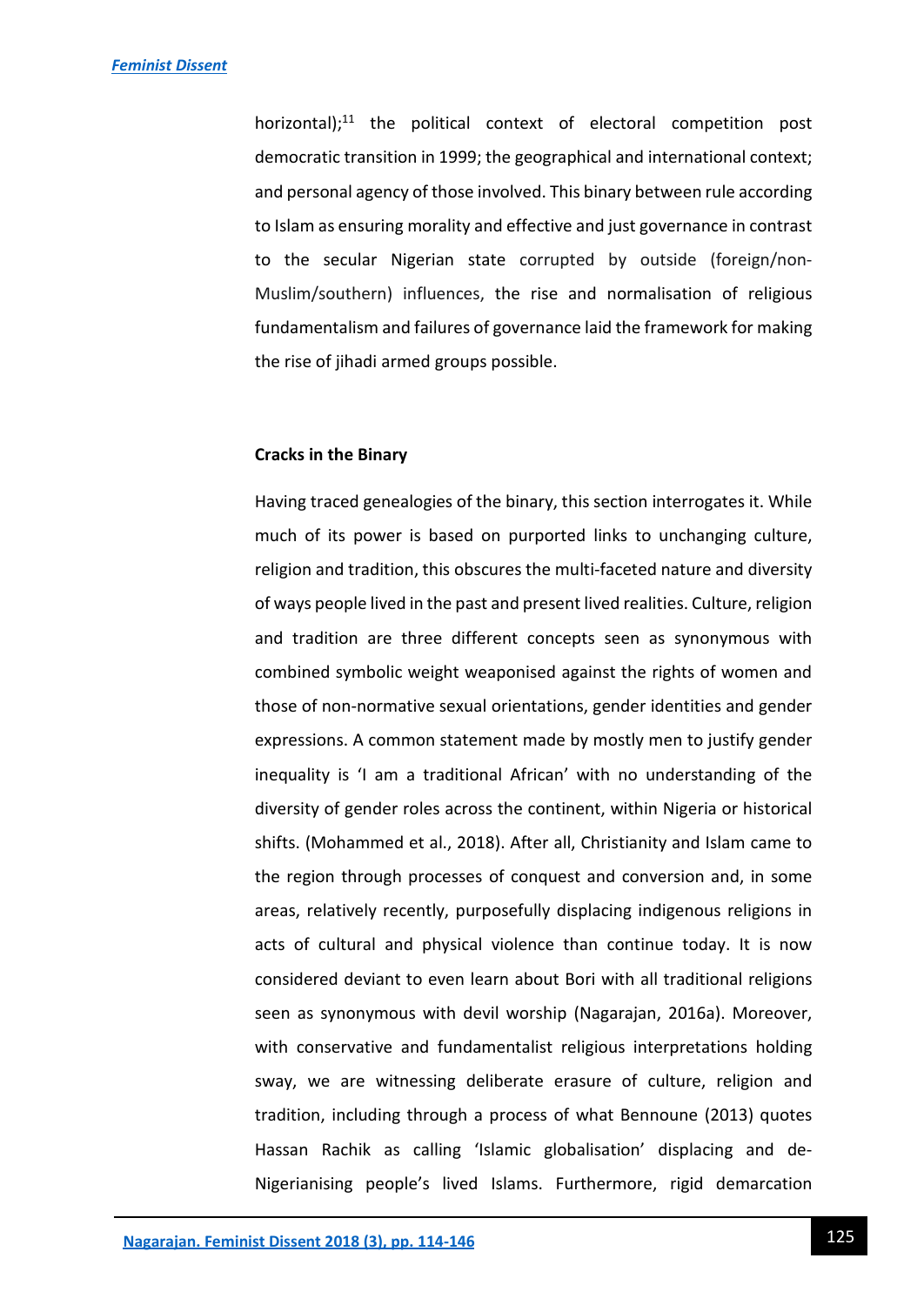between culture, religion and tradition and modern, secular and state breaks down given the nature of the polity. If secularism is separation between religion and the state, Nigeria is not a secular country but rather aims to treat Christianity and Islam equally. Moreover, many northern states, having instituted Shari'a codes, have integrated Islam into governance and administration of justice. Societal performativity of religion translates into requiring this of political and governing classes who are also close with religious leaders, with religious actors being important political players. The binary characterises the state as secular in opposition to culture/religion/tradition but this is not borne out by the reality.

Binary framings also engage in historical erasure. They are used by those contesting women's rights to perpetuate ideas of men as active leaders and decision makers and women as passive followers in the household and in public life (Voices for Change, 2015). However, northern Nigerian history includes women such as Nana Asmau, her sisters and the jaji mentioned above, the eight queens of Daura who were part of a matrilineal and matriarchal tradition, the warrior and military strategist Queen Amina of Zazzau, and Ya Magira Aisa Keli Ngermaramma who ruled the Kanem Bornu Empire for eight years.

There has also been a considerable narrowing of what is considered permissible and acceptable when it comes to sexuality. Pereira (2005, p. 55) shows the distinction between Shari'a codes and prevailing Hausa sexual culture as lived cultural practices in the context of 'state-sponsored efforts by the Muslim religious right to reconstruct discourses of heterosexuality.' Pereira (2005) writes of modern courtship including spending time in the potential bride's house engaging in sexual intercourse to test compatibility and how these practices contrast with prosecutions for zina. She writes about tsarance, common in the early 20<sup>th</sup> century but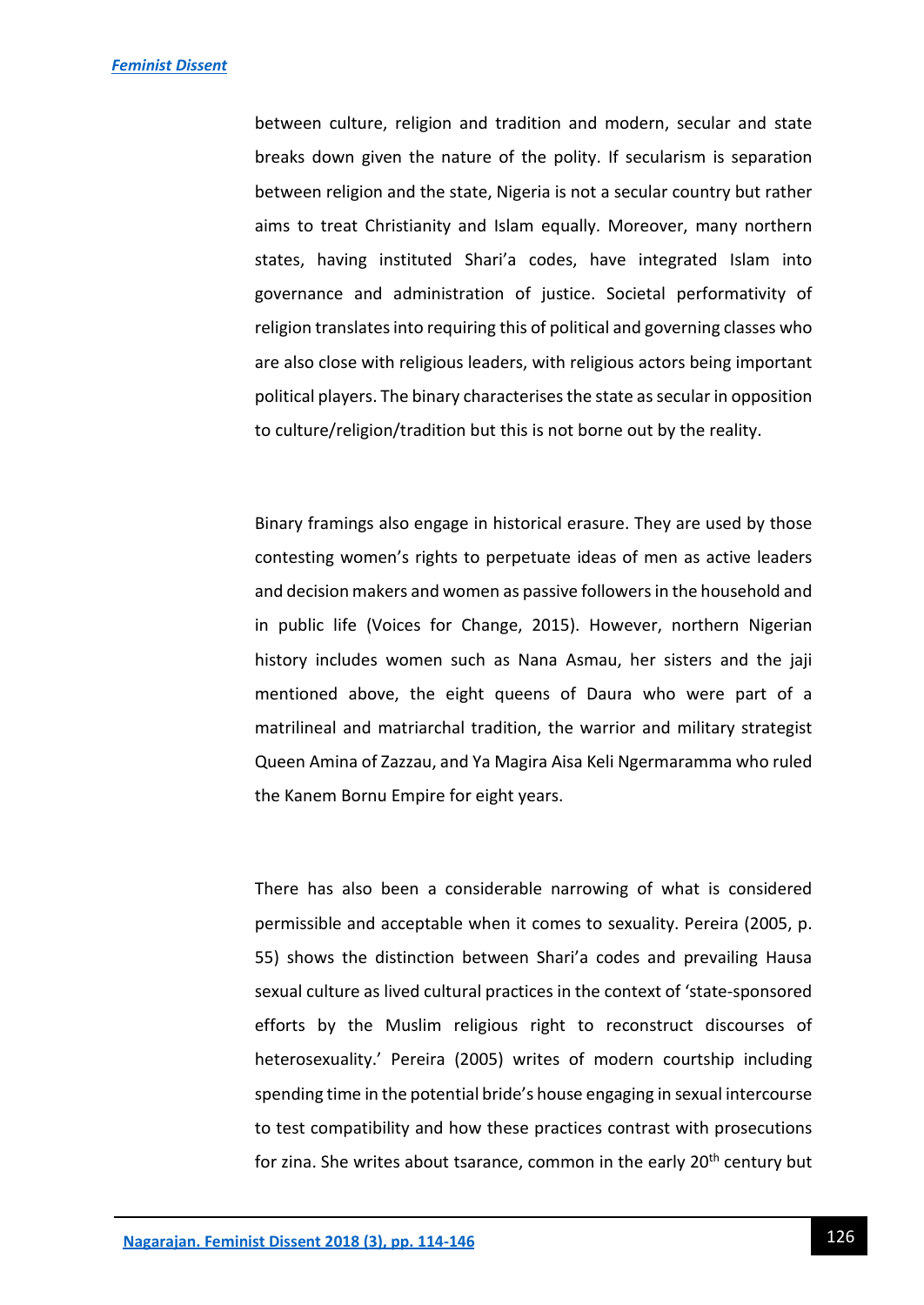no longer practiced, where village groupings of girls and boys would engage in cuddling and sleeping together, and kawance or angwance, where friends of the bride or groom would gather for the wedding away from parents and have sexual freedoms with neither religious scholars nor anyone else condemning this practice. She quotes Asma'u Joda talking of older women in Adamawa state reminiscing about the past, saying they were 'laughing at us. They said, "You people that now have the 'real' Islam, your life has been destroyed." They [the older women] used to enjoy themselves.' (Pereira, 2005, p. 55.)

Moreover, northern Nigeria's long history of people of non-normative sexual orientations, gender identities and gender expressions is deliberately erased by Christian and Muslim conservatives and fundamentalists who paint these identities and practices as deviant, un-Islamic/un-Christian, 'un-African' and 'against our culture and religion' (Mohammed et al., 2018). Actually, Hausa society has a 'reputation for homosexuality' in other parts of the country whose denial of people who engage in homosexual acts can be contrasted to Hausa people's inclination to be more likely to gossip about than deny this (Gaudio, 2009). The 'yan daudu are a 'strictly distinctive social category of males who have adapted feminine mannerism, speech and dress' (Sinikangas 2004, p 26). They do work seen as that done by women such as preparing and selling food, may or may not have sex and relationships with men who they refer to as miji (husband) and may get married to and have children with women (Gaudio, 2009, 1998; John, 2016; Sinikangas, 2004). In the past, there were brothels for men of men and for women of women in northern Nigeria (Mohammed, Nagarajan and Aliyu, 2018). However, after implementation of Shari'a codes, many 'yan daudu left 'Shari'a states' due to fundamentalist preaching and fear of attacks and violence (John, 2016) as well as rhetoric of the need to rid the state of 'yan daudu to create 'social conditions necessary for the full implementation of Shari'a' and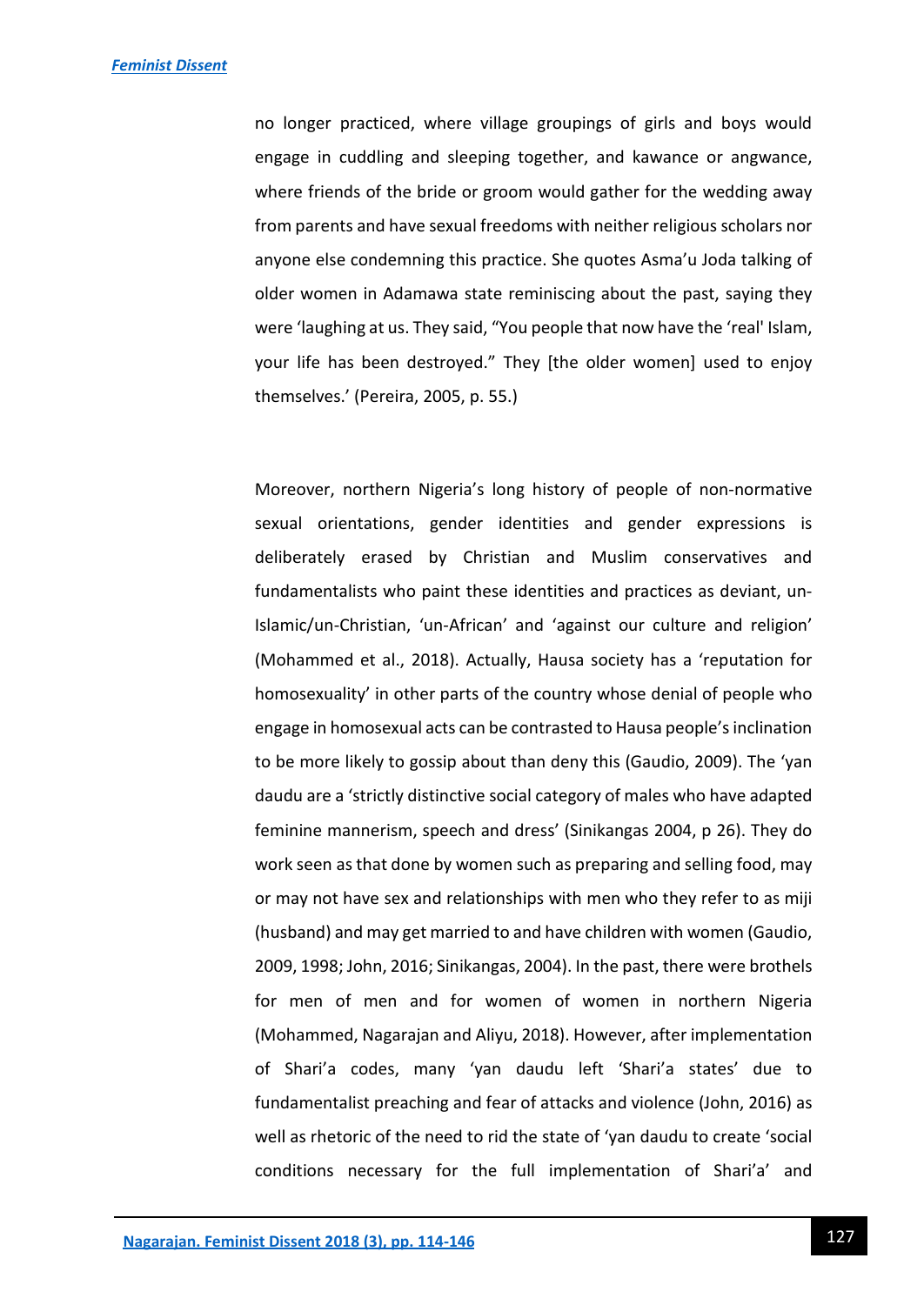'improvement of public morality along Islamic lines' which 'would lead to justice and prosperity for all' (Gaudio 2009, p. 23).

Furthermore, while there is a strong social norm of men as household heads and breadwinners (Nagarajan, 2016b), this does not match reality. For example, in northeast Nigeria, violent conflict has forced women to assume new roles and decision-making power due to numbers of men killed, detained, disappeared, recruited or who have left the area (Nagarajan, 2017). Women have been responsible for saving the lives of men by hiding them and smuggling them to safety. Many households now are headed by women (Nagarajan, 2017). Even if men are present, their power has diminished due to inability or unwillingness to financially support the family, with women and girls having to earn incomes or acquire food, including through survival sex. Humanitarian and development actors hold discussions and consultation with women, try and address gender-based violence and mostly choose to distribute aid to women as this is more likely to reach the entire family. We are already seeing some backlash against these changes, with increasing incidence of violence against women and girls (VAWG), attempts to stop women talking of their actions to save men and imams and traditional leaders preaching against NGOs as changing culture and tradition when it comes to women's roles and responsibilities. However, we are also witnessing changing attitudes towards 'western' education and women's empowerment with people talking of how times are changing, those displaced from rural areas having new choices in urban spaces and lack of education seen as a key causal factor of conflict.

#### **Beyond Binary Framings: Activism on the Ground**

Women organise in both secular and faith-based organisations. The work of Nana Asmau and the jaji live on in groups such as the Federation of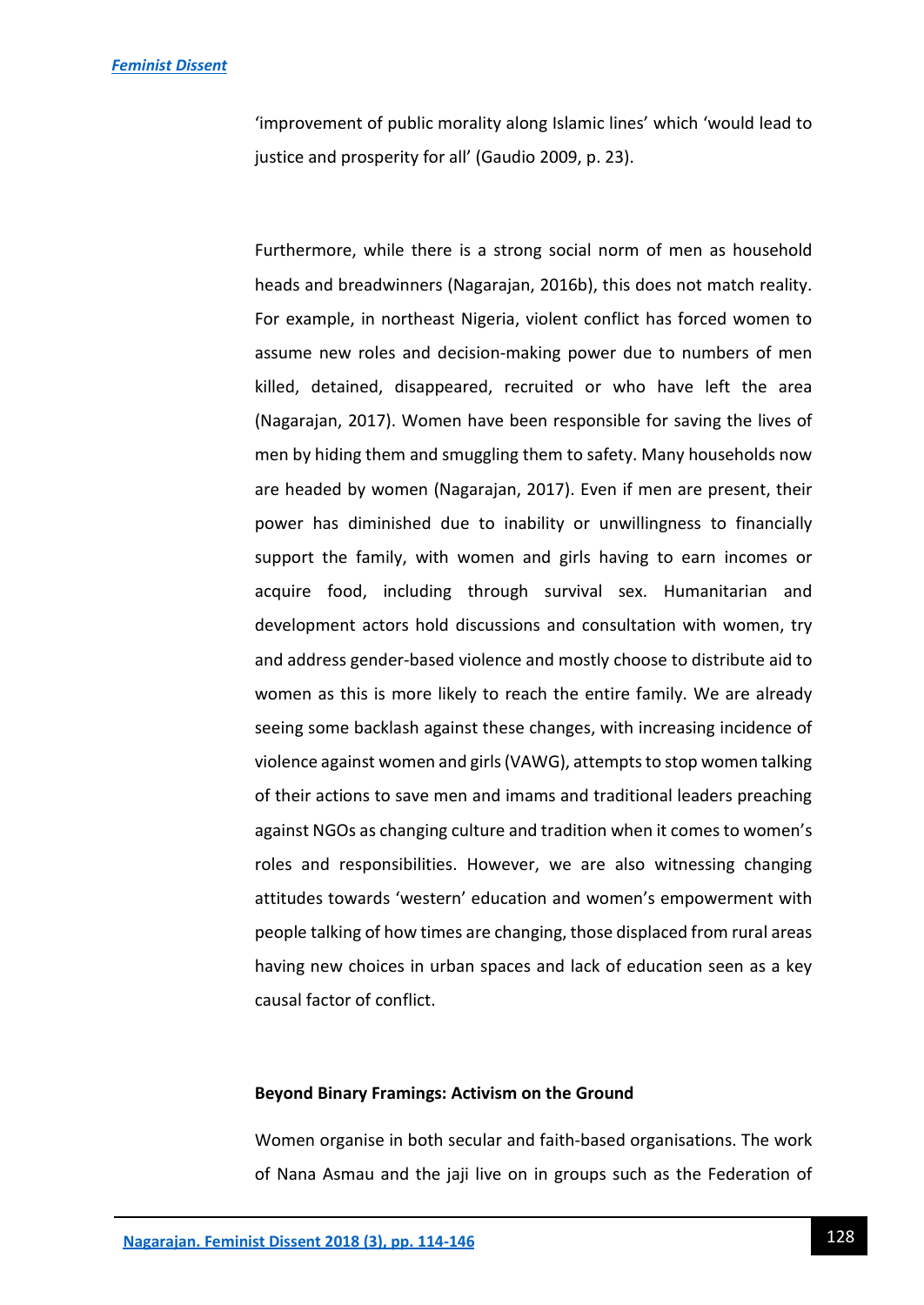Muslim Women's Associations of Nigeria (FOMWAN) and Muslim Sisters Organisations, women's groups who engage in da'awa and focus on women's rights with campaigns against early and forced marriage, genital mutilation, women's exclusion from education and public life, early pregnancy and maternity rights. Christian women mobilise in faith-based organisations and are active in churches and in the women's wing of the Christian Association of Nigeria. They challenge narratives around the normalisation of VAWG as part of women's submissiveness in marriage. They conceptualise women's rights within Christian and Islamic frameworks which has implications for rights, as discussed below. On the other hand, many women working for secular organisations are religious, indicating the prevalence of religiosity in northern Nigeria (performative and otherwise). The choice of whether to work within a secular or religious framework can be as much a matter of strategy and circumstance as personal ideology (Nagarajan, 2016a).

Activists work in coalitions of secular organisations, Christian organisations, Muslim organisations and interfaith organisations to push for women's rights. They make strategic choices, for example talking about the need to be compliant with the Convention on the Elimination of All Forms of Discrimination Against Women (CEDAW) and United Nations Security Council Resolution (UNSCR 1325) when talking with interlocutors in ministries, departments and agencies, making the case for action on VAWG by stressing its incidence and their duty to act with the police and faith narratives around violence when talking with religious leaders.

While knowledge of international frameworks may not be high in rural areas, women activists in state capitals, depending on to whom advocacy and influencing is directed, often use international instruments, Nigerian constitutional and other law or religious frameworks. They take different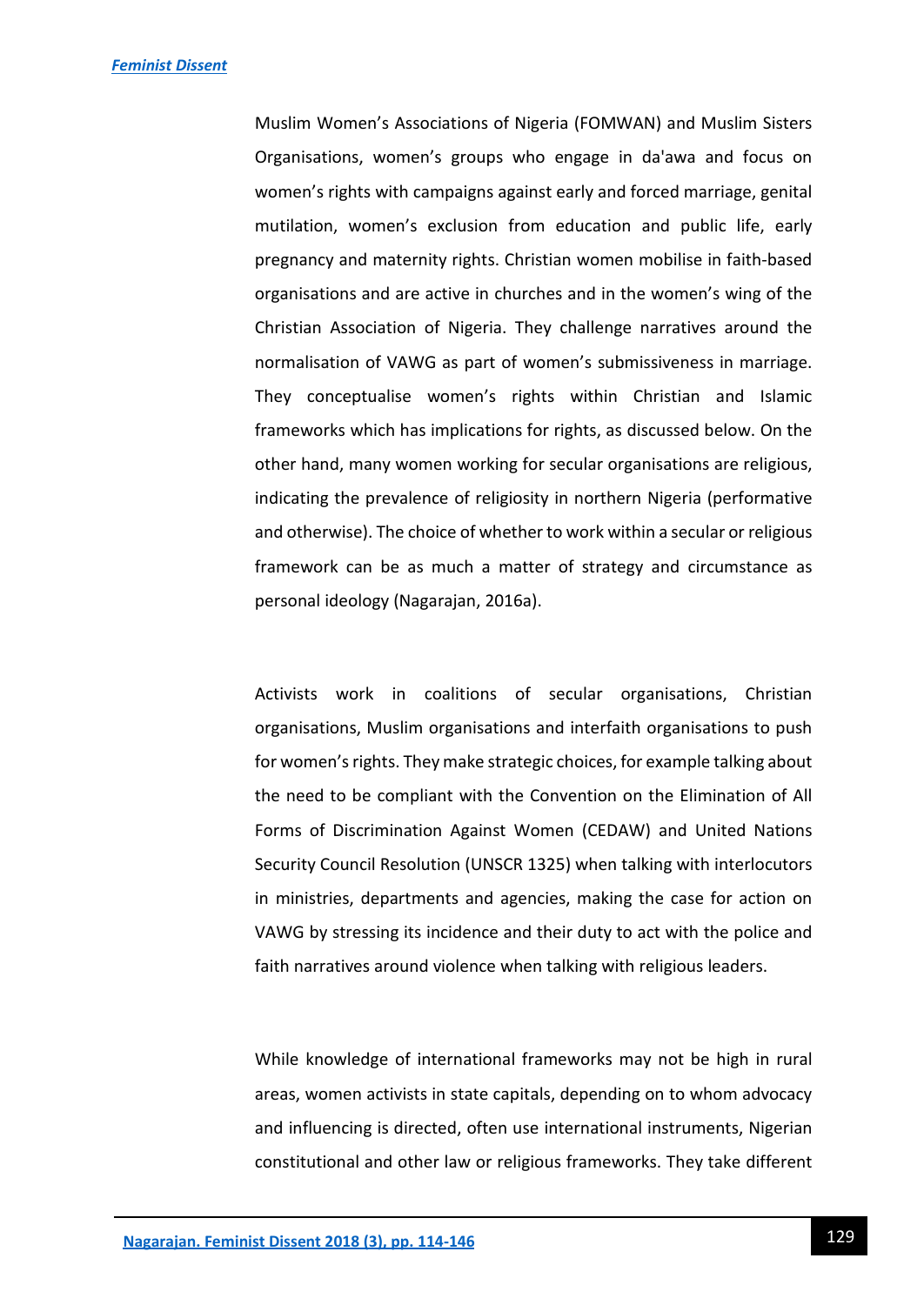approaches to fundamentalist and conservative interpretations of religion when it comes to women's rights. Many women's organisations fail to challenge the profoundly patriarchal interpretations of culture, religion and tradition that abound within binary framings, conceding this point and rather talking of needing to move into a new era and discard some of culture. Using arguments grounded in contesting interpretations of culture, religion and tradition is not enough in itself as prospects for change become limited within these frameworks but this is a missed opportunity to combat religious fundamentalism and patriarchal entrenchment by keeping these spaces and terrain open, particularly given 'any agitation for change that does not cloak itself in the rhetoric of 'Islam' stands almost no chance of gaining any popular support' (Eltantawi, 2017).

Other women's organisations, including faith-based organisations, put forth interpretations of culture, religion and tradition that promote and protect (certain) women's rights, arguing for example that,

Muslim women in Northern Nigeria, like women in other societies across the world, have been subjected to practices that violate their rights. Some of these violations are carried out in the name of Islam in spite of the fact that such practices are against the teachings of Islam' and 'striving to protect the rights according to women… is one of the obligations imposed by God on all members of Muslim societies (Sada et al. 2005, p. 6, 8).

They educate women, judges, policy makers and the general public on women's rights under Islam and encouraging women to access their rights.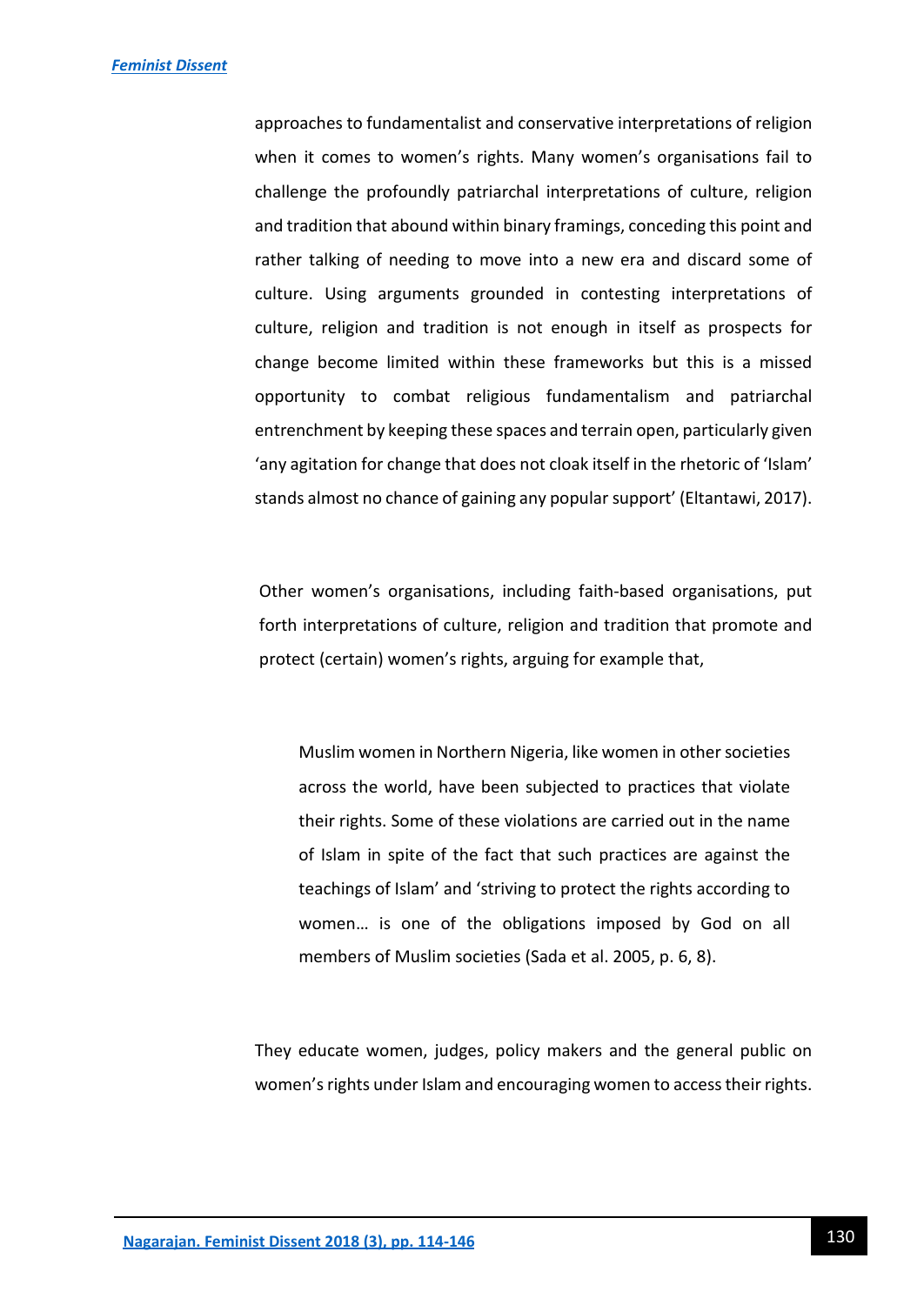Adamu (1999, p. 60) writes the difficulties Nigerian Muslim feminists face: viewed with suspicion by their own communities and 'branded as Western agents, funded by foreign powers to undermine Islam' with focus on women's rights seen as 'a means of diverting attention from the pressing economic and political problems facing many members of Muslim societies' in which international economic and political bodies and local elites are implicated. This work is done and interpretations put forward within the framework of Islam rather than that of international human rights and is having some positive impact. According to Suberu (2009), strong internal critiques from Muslim civil society organisations have moderated controversial aspects. In certain 'pockets of effectiveness', 'Shari'a institutions appear to facilitate access to justice, to enhance law enforcement and even improve the socio-economic position of the most poor group of women and widows' (Mustapha et al., 2018).

An example of some choices made can be seen by the decision to engage the hisbah board<sup>12</sup> in VAWG prevention and response. I worked with women's rights activists in five northern states between 2013 - 2016 on running Observatories on VAWG, platforms for reporting, referrals, response and advocacy. They brought together key actors in steering committees including government ministries and departments, security agencies, human rights and peacebuilding organisations and religious and traditional institutions to discuss cases and referrals, look at broader trends and determine prevention and response strategies. Members used information to push change in institutions. However, this strategy has required involvement of actors not known for their support for gender equality. For example, a few months after its launch, it was decided to invite the hisbah board to join the steering committee in Kano. This decision required a lot of work to influence hisbah board members to shift attitudes. While known these attempts at attitudinal change would not be completely successful, it was agreed to nonetheless include them as they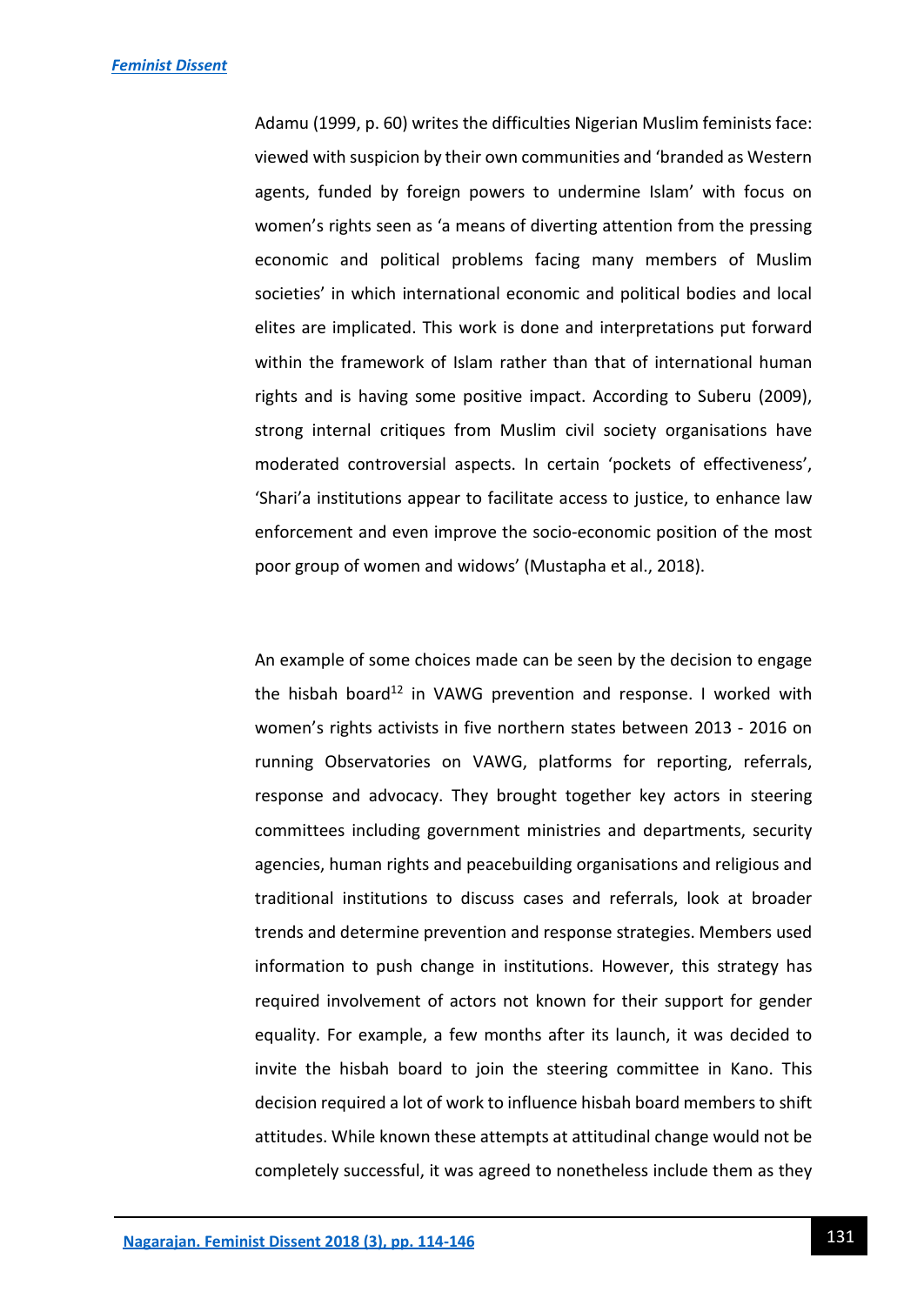received approximately 1,300 VAWG reports every month as the agency closest to and living in communities in Kano (Nagarajan and Nwadinobi, 2016).

However, the binary outlined above also impacts mobilisations. Many women's rights activists are careful when talking about religion due to level of risk and personal beliefs. This hesitancy to challenge constrains action. An illustrative example is the way the culture of silence around VAWG is reinforced when perpetrators are religious leaders. Women's rights activists have to strategise carefully when it comes to cases of sexual violence committed by Islamiyya teachers and imams due to likely risk and ensuing uproar. In one particular case, the mother of a girl raped by her Islamiyya teacher focused on persuading her husband to move her to another Islamiyya school rather than tell him or the community what had happened. Activists felt constrained in knowing what to do, beyond providing services.

Moreover, divisions in the country along ethno-linguistic and religious lines are reflected in group organising and challenges faced. In some instances, women create faith-based organisations when services are open to all. For example, Christian Women for Excellence and Empowerment in Nigerian Society (CWEENS) runs the only shelter in Plateau state. They have found resistance among Muslim communities due to perceptions they are Christian women seeking to convert Muslims, which has made Muslim women wary of seeking help. We also see fault lines between and within women's organisations. They still work and mobilise together but there can be some mistrust.

Furthermore, particular issues are not tackled. Despite stringent laws around abortion,  $^{13}$  risks women face procuring abortion<sup>14</sup> and personal convictions of many activists, particularly those working in sexual and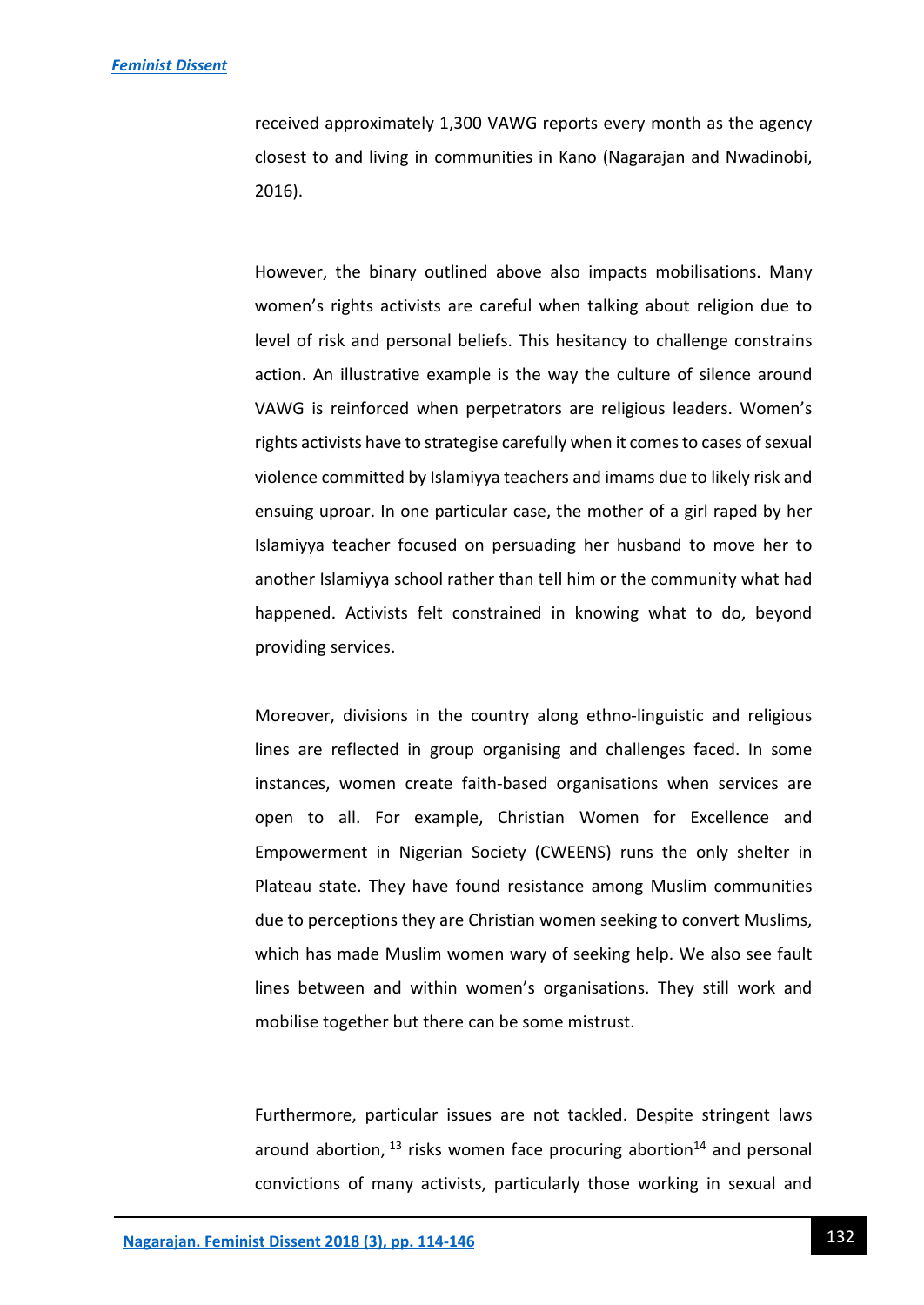reproductive rights, there is no open mobilisation around the right to choose. Not even the high numbers of women and girls abducted by armed groups and raped before returning to communities pregnant has sparked public debate. Some Muslim women openly discuss having had abortions and FOMWAN even released a legal opinion in the wake of these abductions that spoke of the permissibility of abortion within certain term limits in Islam alongside guidance on not stigmatising the women concerned and the children born to them. However, there is no strong push by women activists to change the law as it is seen too sensitive for Christians.

Attitudes are particularly anti-choice among Christian communities. Women's rights activists who have been known to counsel women, girls and their families who want to abort pregnancy that resulted from rape against doing so, talking of sanctity of life. Indeed, many women's rights activists are moralistic about sex outside of marriage or between people of the same gender. They focus on what women, girls and their families can do to keep themselves safe, such as the clothes to (not) wear or not allowing girls to engage in street hawking which smacks of victim blaming. That displaced girls engage in survival sex with men in power is seen as wrong not just due to unequal power dynamics and exploitation but also as it constitutes sex outside marriage and will affect future marriageability.

Many women's rights activists in Nigeria are also profoundly homophobic and transphobic. I have facilitated VAWG workshops where activists have labelled lesbianism as a form of violence, spoken of homosexuality as synonymous with paedophilia and talked of the need to address 'sexual initiation practices' of 'lesbian cults.' Reports of increasing cases of 'lesbianism' in IDP camps are seen as symbolic of the immorality to which people have degenerated. Referral services are likely to be staffed with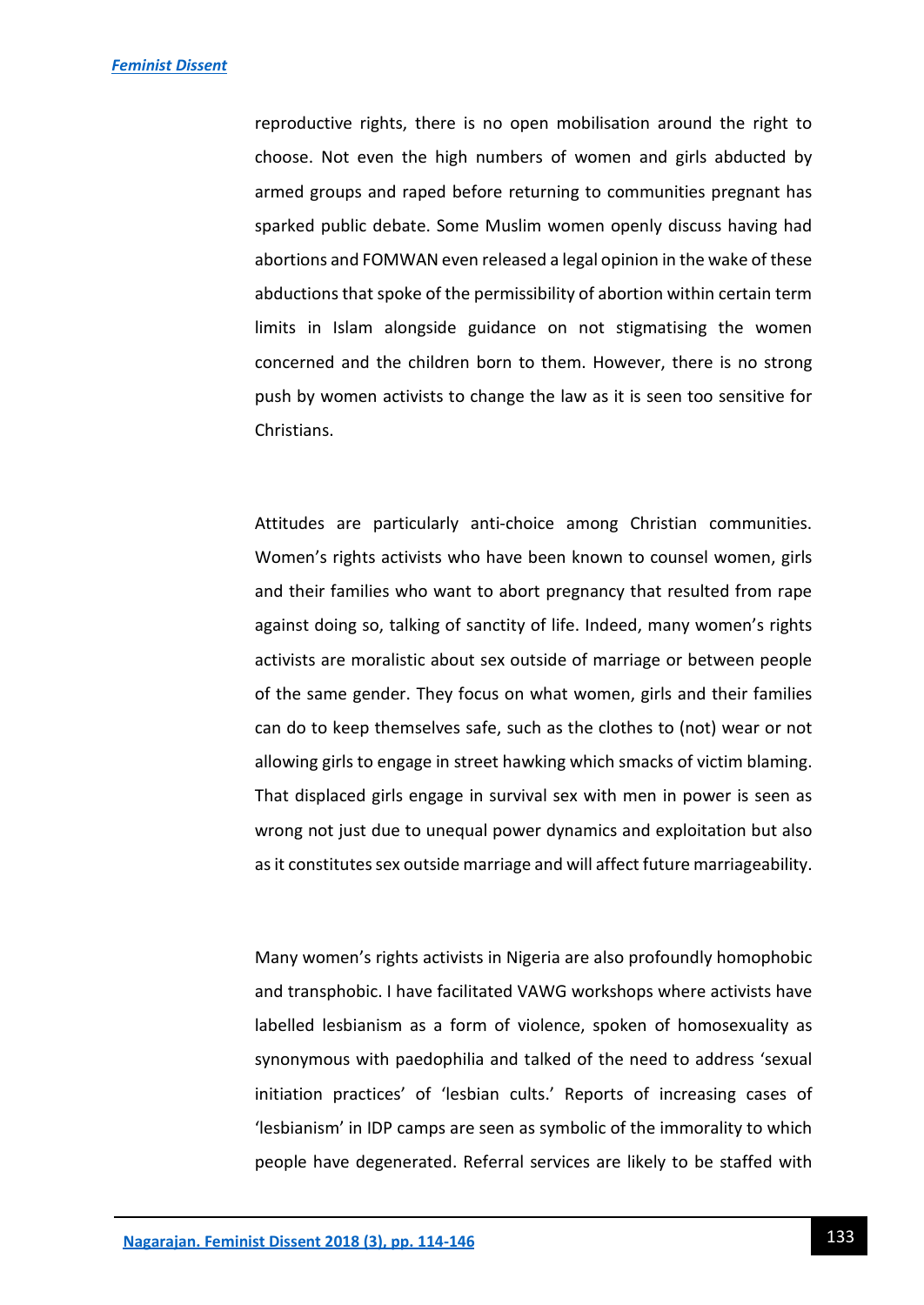people of discriminatory attitudes and queer women need to be warned to be selective about details they reveal (Mohammed et al., 2018). Of course, not all women's rights activists in northern Nigeria feel this way, but it seems to be a dominant attitude and there is little to no solidarity and alliance building between women's rights and queer movements.

These dynamics highlight another binary: between issues such as sexual violence against young girls, early and forced marriage and education where there has been some progress (Nagaraian and Nwadinobi, 2016; Eltantawi, 2016) and issues around sexuality, abortion and people of nonnormative sexual orientations, gender identities and gender expressions. While 'sexual violence and abuse against girls (and boys) is being regularly condemned, there is an acceptance that this happens in 'our' communities and parents and guardians are increasingly coming forward to report despite the fear that still persists around doing so,' reported VAWG cases are overwhelmingly those of minors with people less likely to report when survivors are adult women or when perpetrators are partners (Nagarajan and Nwadinobi, 2016). This is unsurprising given attitudes around intimate partner violence and marital rape and the victim blaming adult women experience for their dressing, behaviour and even deciding to have sex for money and food when all livelihood sources are lost. Limited progress made around women's rights is still on 'easy' issues with girls who provoke empathy. Many women's rights activists, whose analysis and mobilising does not necessarily equate to feminist activism are unable, unwilling or wary to challenge beyond a certain limit, thereby reflecting the regressive nature of dominant thinking in society as a whole as well as the influence of this binary on women's rights organising.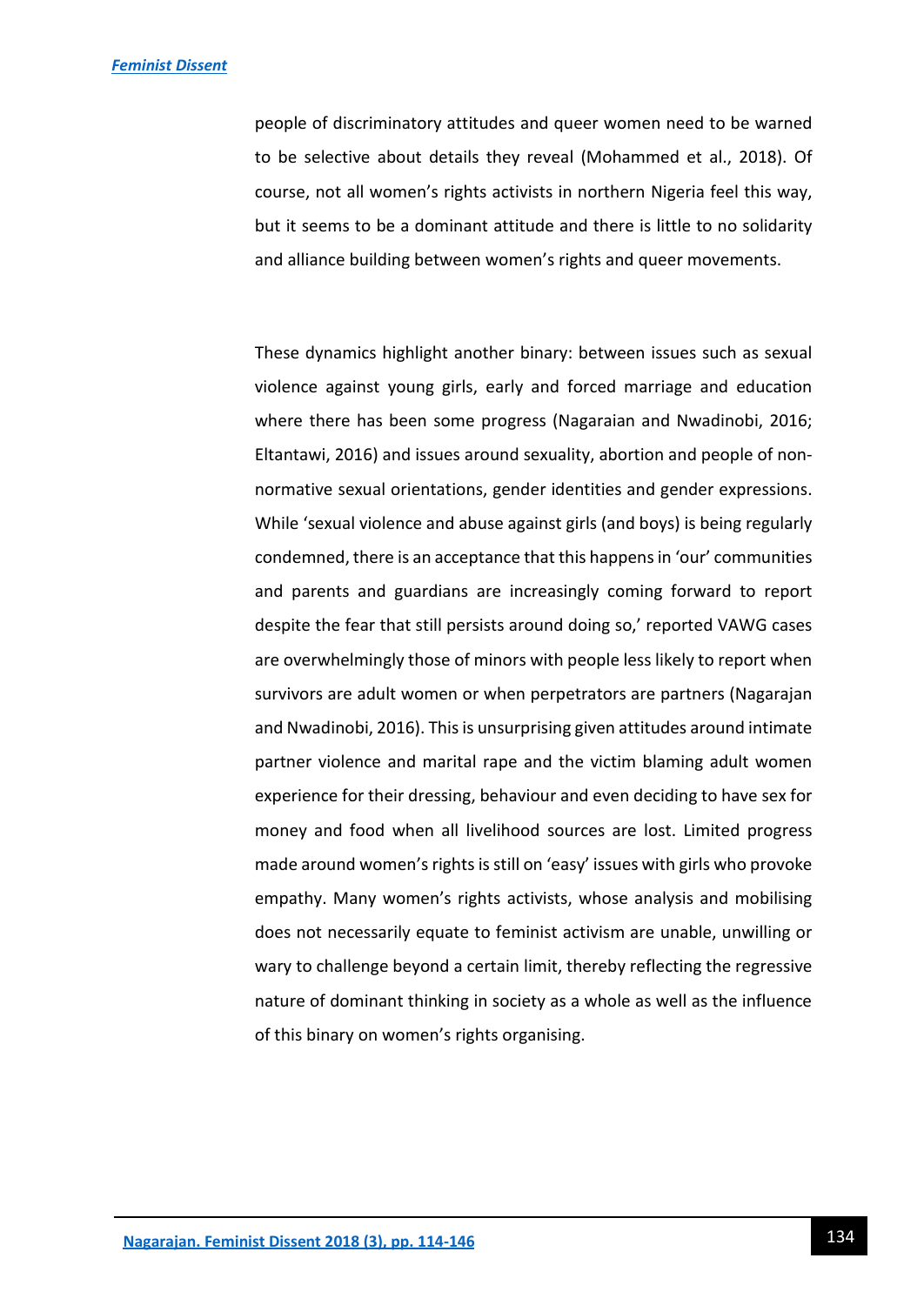## **Conclusion**

I have sought to define the binary between culture/religion/tradition and modern/secular/foreign, showing its historical roots and developments and ways these are grounded in struggles against corruption and injustice.

The binary first noticeably emerged during the Sokoto Caliphate when 'universal' Islamic practices and values were set against a plurality of Islamic interpretations, syncretic practices and more indigenous belief systems and links between governance according to Islamic law, morality and effective and just rule as opposed to the corruption of the Hausa rulers, seen as 'inauthentic' and self-centred Muslims developed.

Conquest and colonisation by the British brought about social if not administrative rupture with populations struggling to understand defeat by Christians and believing governance structures had become corrupted due to foreign influence. Post-independence, increasing religious intolerance, fundamentalism and sectarian violence further attacked the idea of diversity of religious interpretations. The binary framing deepened with democratic transition with democracy, secularism and the corrupt nature of Nigerian politics seen as inextricably linked and in opposition to just, moral and effective Islamic governance. Shari'a code implementation failed to bring about the transformative change addressing poverty, inequality, corruption, injustice and ineffective governance for which people were agitating. Its 'success' rather became tied up with religious performativity and policing of 'immorality' with women's bodies *the*  demonstration of effectiveness.

I have interrogated the dissonance of such binaries with past and present lived realities pointing to women having influence and occupying positions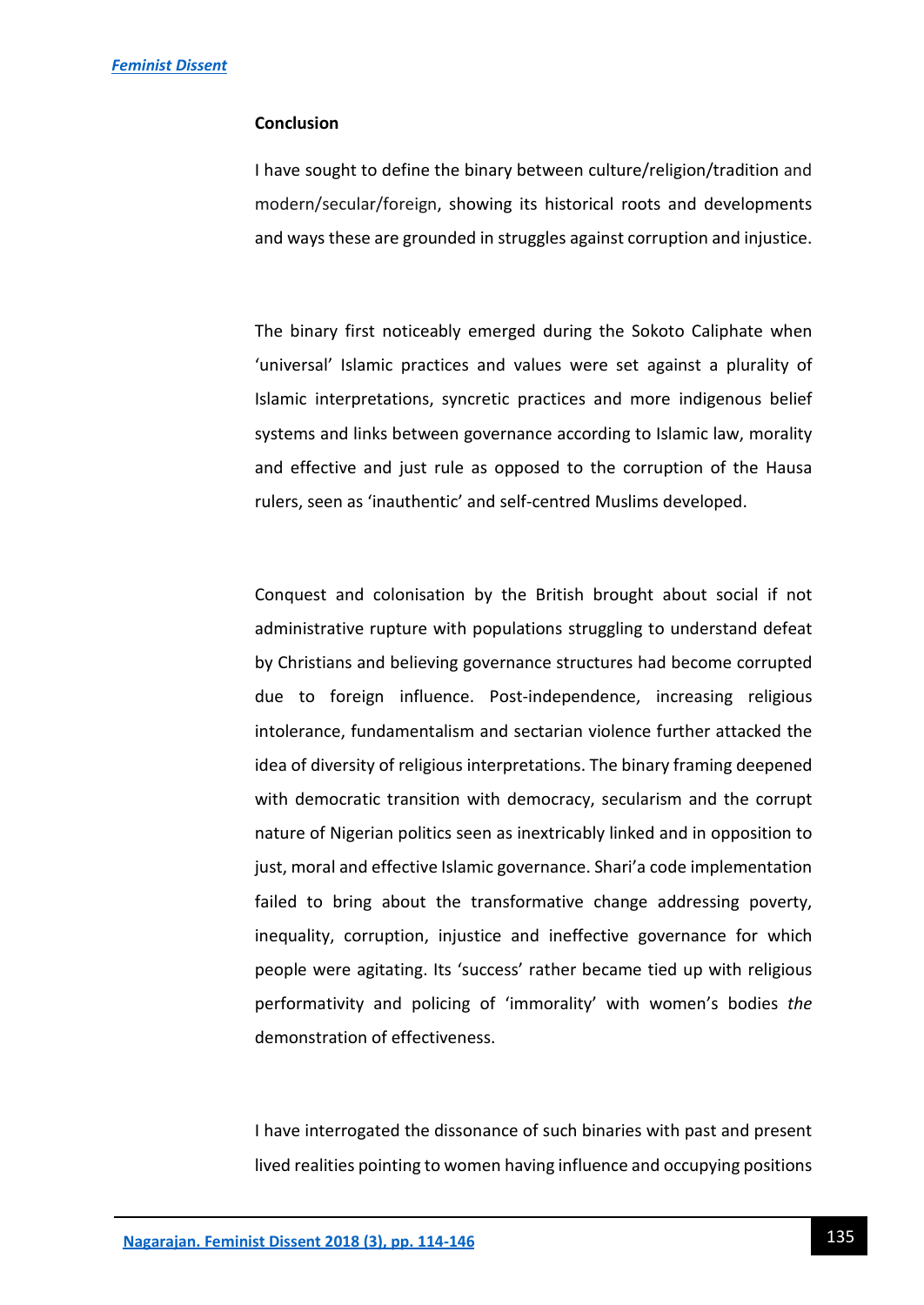of power throughout history, lived cultural sexual practices between heterosexual people, the existence of non-normative sexual orientations and gender identities and current gender roles. Despite this dichotomy between binary framings and historical and current realities, the binary continues to have weight. While women activists mobilise using both religious and human rights frameworks and are able to come together in coalitions to achieve some success, the progress made tends to be limited by binary framings and on issues with empathisable victims such as the rape of young girls. However, the silence around VAWG generally is magnified when it comes to matters close to religion, some issues such as abortion are not the focus of mobilisation and many activists can take profoundly anti-feminist stances through engaging in victim blaming, policing of women's and girls' sexualities and perpetuating discrimination against those of non-normative sexual orientations, gender identities and gender expressions. Yet even here, mobilising occurs outside these binary framing with varying levels of success, with women's rights activists working for secular and faith-based organisations coming together and deploying a range of strategies.

It is also important to acknowledge that gender discussions take place outside these frameworks. Social media is used to challenge and interact with those in power and change narratives and norms. Although online spaces are limited in terms of access for the most marginalised women and they can be sites of violence with women publicly shamed and harassed, activists use new technology and social media and traditional media such as radio to drive forward conversations. Women share experiences of marginalisation and violence on Twitter using hashtags such as #BeingFemaleInNigeria. Female in Nigeria, a Facebook group, enables women to tell stories in a non-judgmental space and be linked to support. #BringBackOurGirls was a worldwide phenomenon leading to protests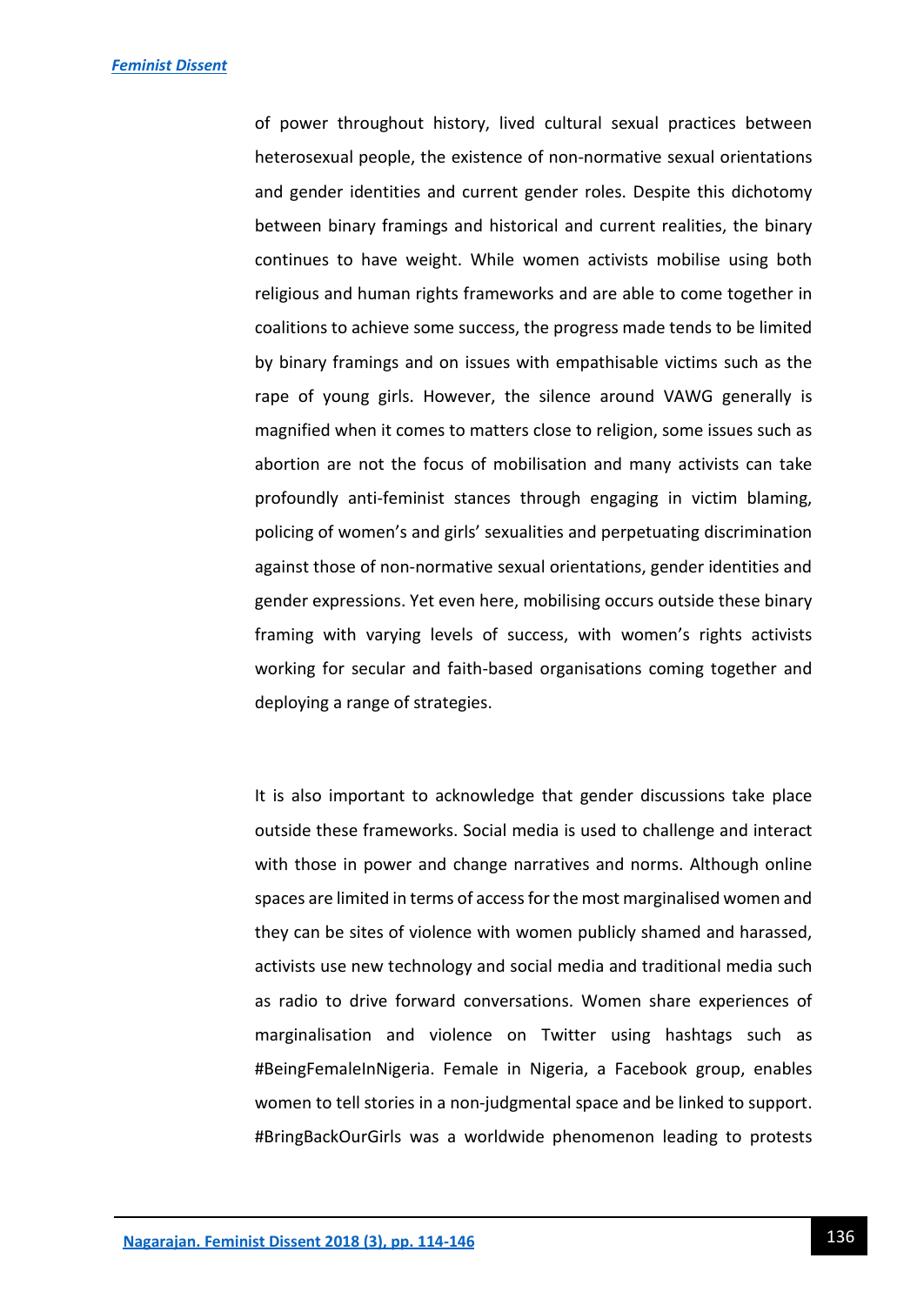across the world. During many of these conversations, religious arguments are ignored or sidelined.

Moreover, while the binary posits rights discourse as linked to democracy that has proved inherently corrupt in contrast with just and effective Islamic governance, people themselves clamour for rights. The rights discourse still resonates with many and the binaristic approach has not been successful in winning over a significant proportion of the population, particularly those who are marginalised. The desire to combat early and forced marriage is present across the ideological spectrum in northern Nigeria with even some Islamist activists conceding it is a result of poverty, ignorance and incorrect understanding of Islam and women at the forefront of fighting this practice despite negative reactions from some Islamist forces (Eltantawi, 2016). Furthermore, Muslims, including religious leaders, across northern Nigeria are hungry for education for themselves and their children, pursuing both Islamic and 'western' education (Ostien, 2018) as they see it as needed for personal and community development and growth (Nagarajan, 2016a). Change is starkest in northeast Nigeria where conflict has led to fundamental societal rupture and attitudinal change. That women and girls have been left with the burden of providing for their families and communities and with decision making power, has fundamentally shifted gender roles and is starting to change gender norms. Despite protests of religious and other community leaders who are unhappy about these changes in gender roles, many women desire education and opportunities for their daughters, pointing to their own inability to earn decent incomes due to lack of education and wanting their girls to be more self-sufficient and less likely to experience these same hardships.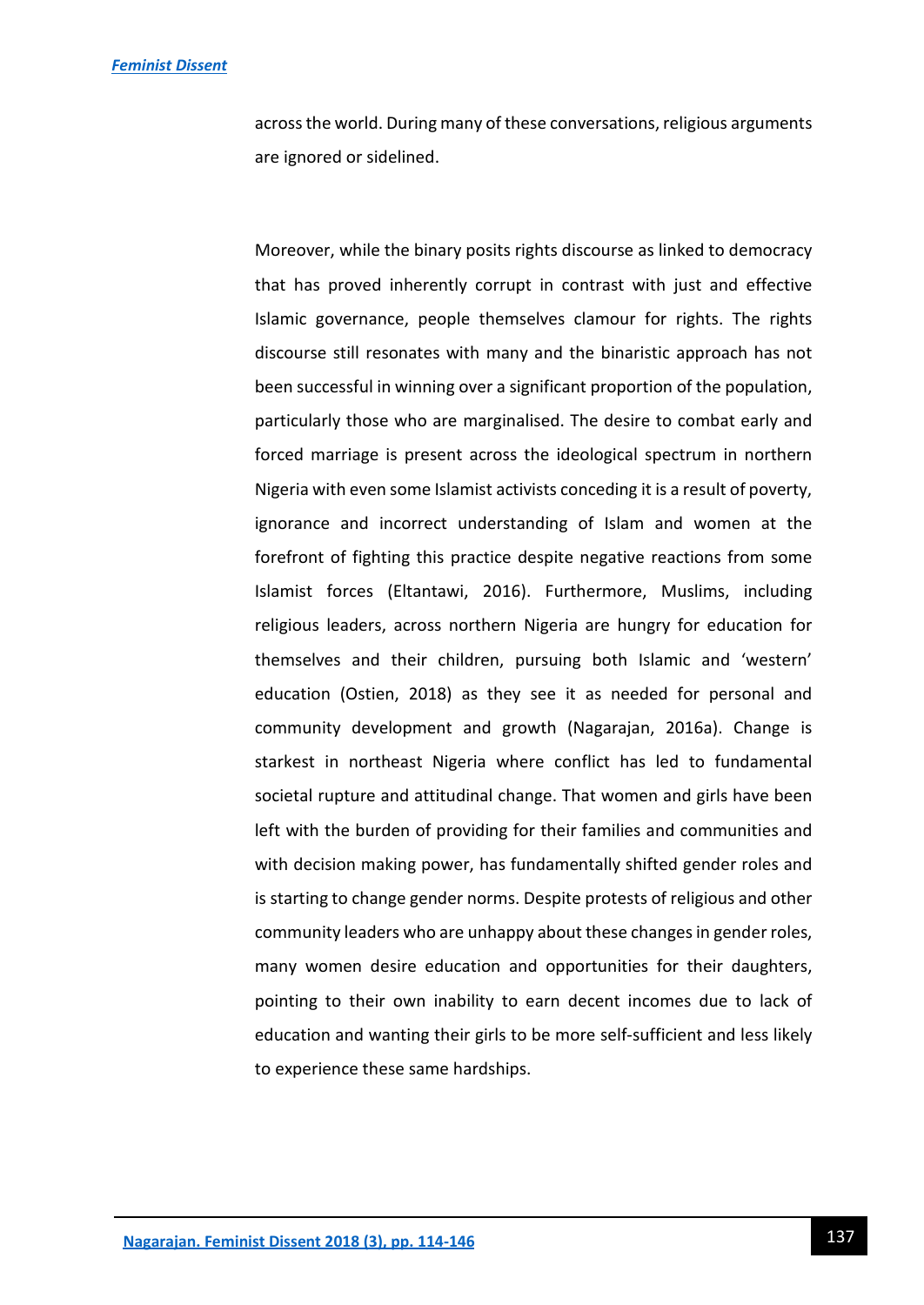Women's rights activists would do well to build on these opportunities by utilising a range of strategies and approaches. As well as challenging the profoundly patriarchal interpretations of culture, religion and tradition that abound within binary framings externally, activists need to do internal movement work to centre feminist analyses, particularly around sexuality and sexual and reproductive rights, and link and work in solidarity with other movements. Focus should also be on facilitating discussion of how gender roles are changing and helping individuals, families and communities to adapt to new realities hence mitigating likely backlash while expanding and challenging gender norms.

**Chitra Nagarajan** is an activist, researcher and writer who has spent the last 15 years working on human rights and peace building and involved in feminist, anti-racist, anti-fundamentalist and queer movements. She currently lives and works in Maiduguri, focusing on conflict mitigation, civilian protection, human rights (particularly those of women and girls) and building peace. She has previously worked to promote and protect human rights and build peace in China, Guinea, Liberia, Sierra Leone, the United Kingdom and the United States. Her book She Called Me Woman: Nigeria's Queer Women Speak, co-edited with Azeenarh Mohammed and Rafeeat Aliyu and published by Cassava Republic Press, is a collection of narratives that paints a vivid portrait of what it means to be a queer Nigerian woman.

## **References**

Adamu, F. (1999) A Double-Edged Sword: Challenging Women's Oppression within Muslim Society in Northern Nigeria. *Gender and Development*, 7 (1): 56-61.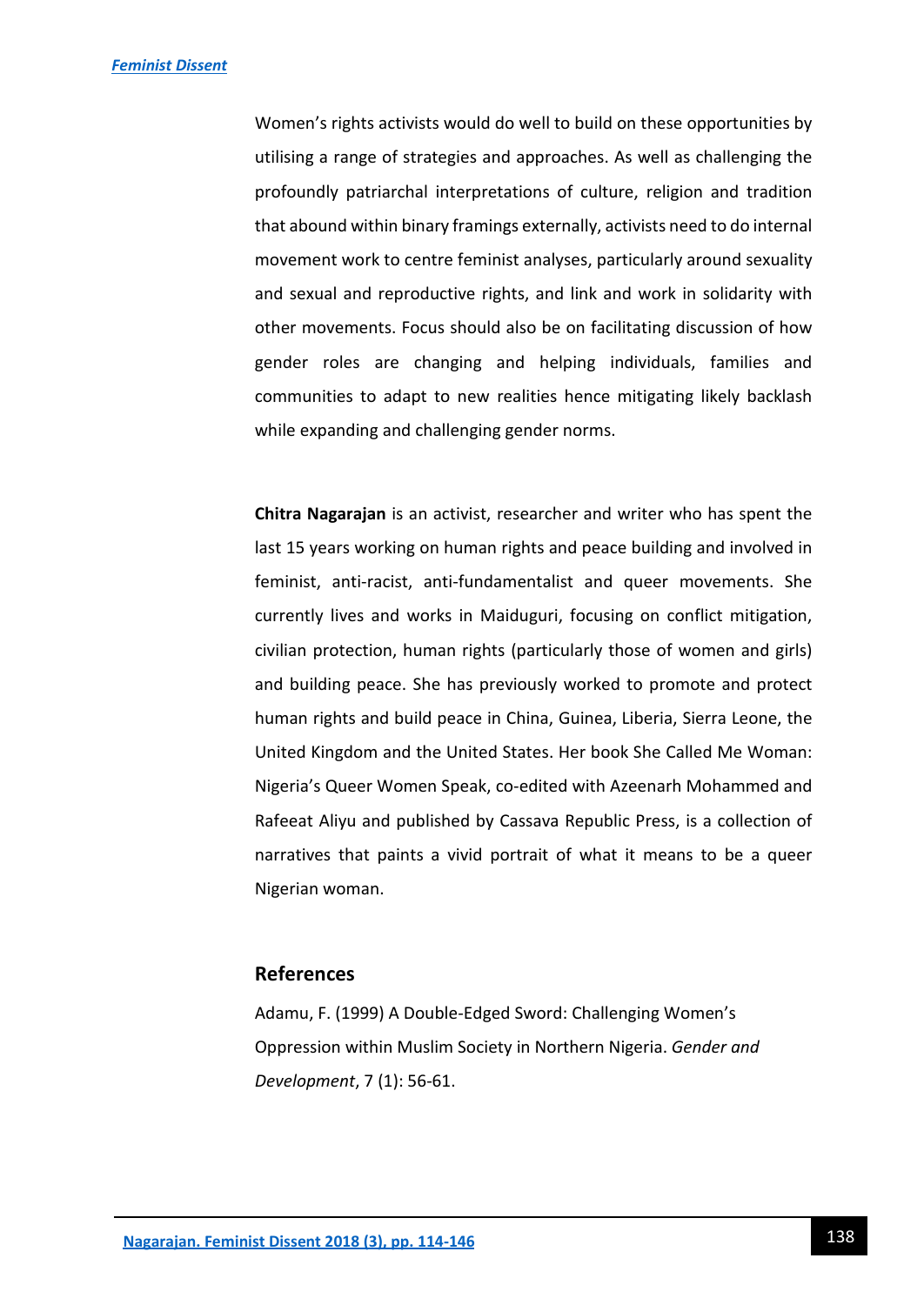Bennoune, K. (2013) *Your Fatwa does not apply here: untold stories from the fight against Muslim fundamentalism*. New York: Norton Books.

Clarke, I. and Linden, P. (1984) *Islam in modern Nigeria: a study of a Muslim community in a post-independence state (1960 – 1980)*. Mainz: Gruenewald.

Cowden, S. and Sahgal, G. (2017) Why fundamentalism? *Feminist Dissent*, 2: 7-38.

Eltantawi, S. (2017) *Shari'ah on trial: Northern Nigeria's Islamic revolution*. Oakland: University of California Press.

Eltantawi, S. (2016) Between strict constructionist Shari'ah and protecting young girls in contemporary Northern Nigeria: the case of child marriage (ijbar). In: Banda, F. and Joffe, L. F. (eds.). *Women's rights and religious law: domestic and international perspectives*. Oxon: Routledge.

Ehrhardt, D. and Ibrahim, J. (2018) The significant minority: Christians and Christianity in Northern Nigeria. In: Mustapha, A. R. and Ehrhardt, D. (eds.) *Creed and grievance: Muslim-Christian relations and conflict resolution in Northern Nigeria*. Suffolk: James Currey.

Gaudio, R. P. (2009) *Allah made us: sexual outlaws in an Islamic African city*. Oxford: Wiley-Blackwell.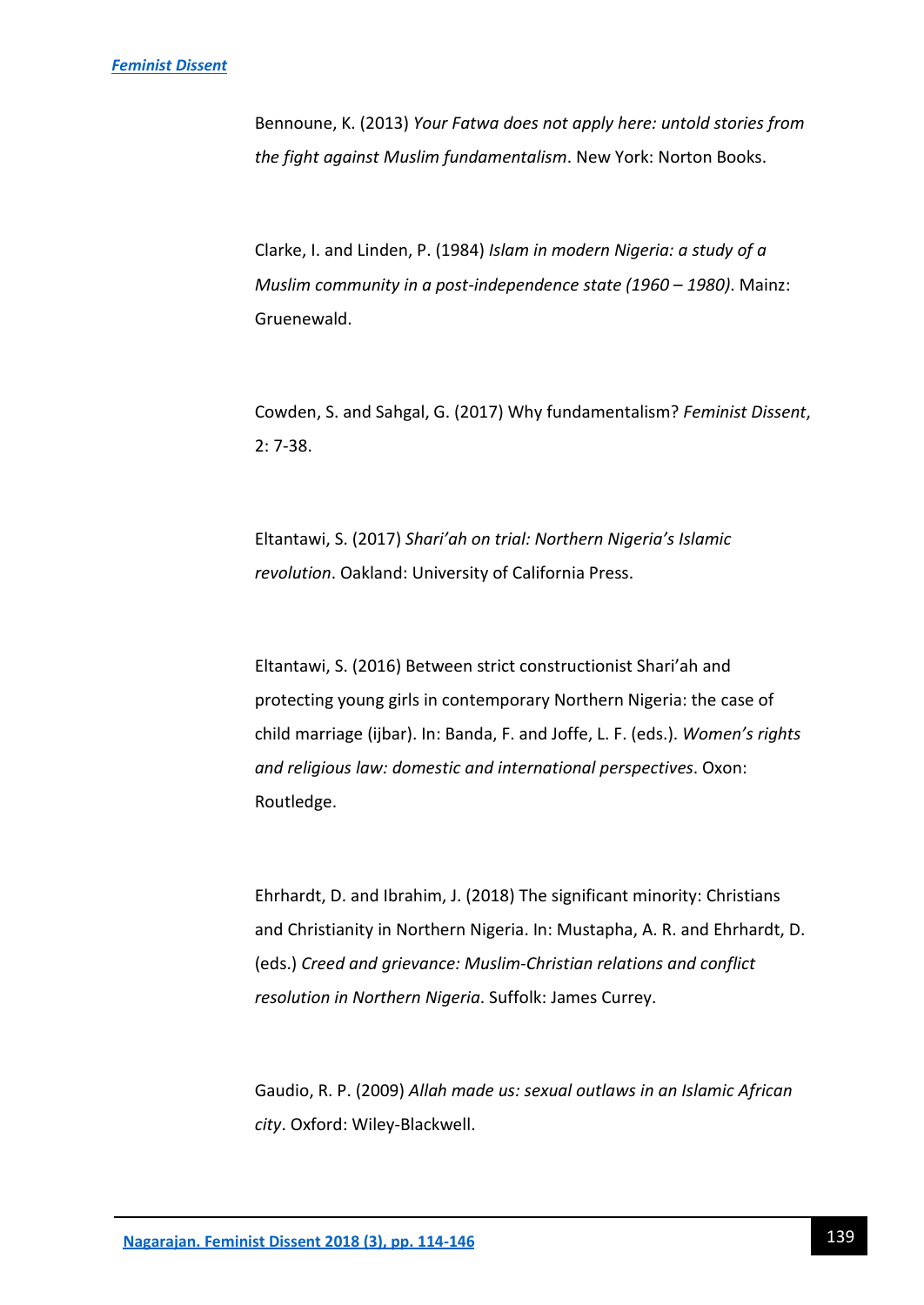Gaudio, R. P. (1998) Male lesbians and other Queer notions in Hausa. In: Murray, S. O. and Roscoe, W. (eds.) *Boy-wives and female husbands: studies of African homosexualities*. New York: St Martin's Press.

Hoffmann, L. (2014) *Who speaks for the north? politics and influence in Northern Nigeria*. Research Paper. London: Chatham House.

John, E. (2016) The keepers of secrets. In: Allfrey, E. (ed.) *Safe house: explorations in creative non fiction*. Abuja: Cassava Republic Press.

Kendhammer, B. (2016) *Muslims talking politics: framing Islam, democracy, and law in Northern Nigeria*. Chicago: University of Chicago Press.

Last, M. (2015) From dissent to dissidence: the genesis and development of reformist Islamist groups in Northern Nigeria. In: Mustapha, A. R. (ed.) *Sects and social disorder: Muslim identities and conflict in Northern Nigeria*. Suffolk: James Currey.

Last, M. (1979) Some economic aspects of conversion in Hausaland (Nigeria). In: Levtzion, N. (ed.) *Conversion to Islam*. London: Holmes & Meier.

Mack, B. B. and Boyd, J. (2000) *One woman's Jihad: Nana Asma'u, scholar and scribe*. Bloomington: Indiana University Press.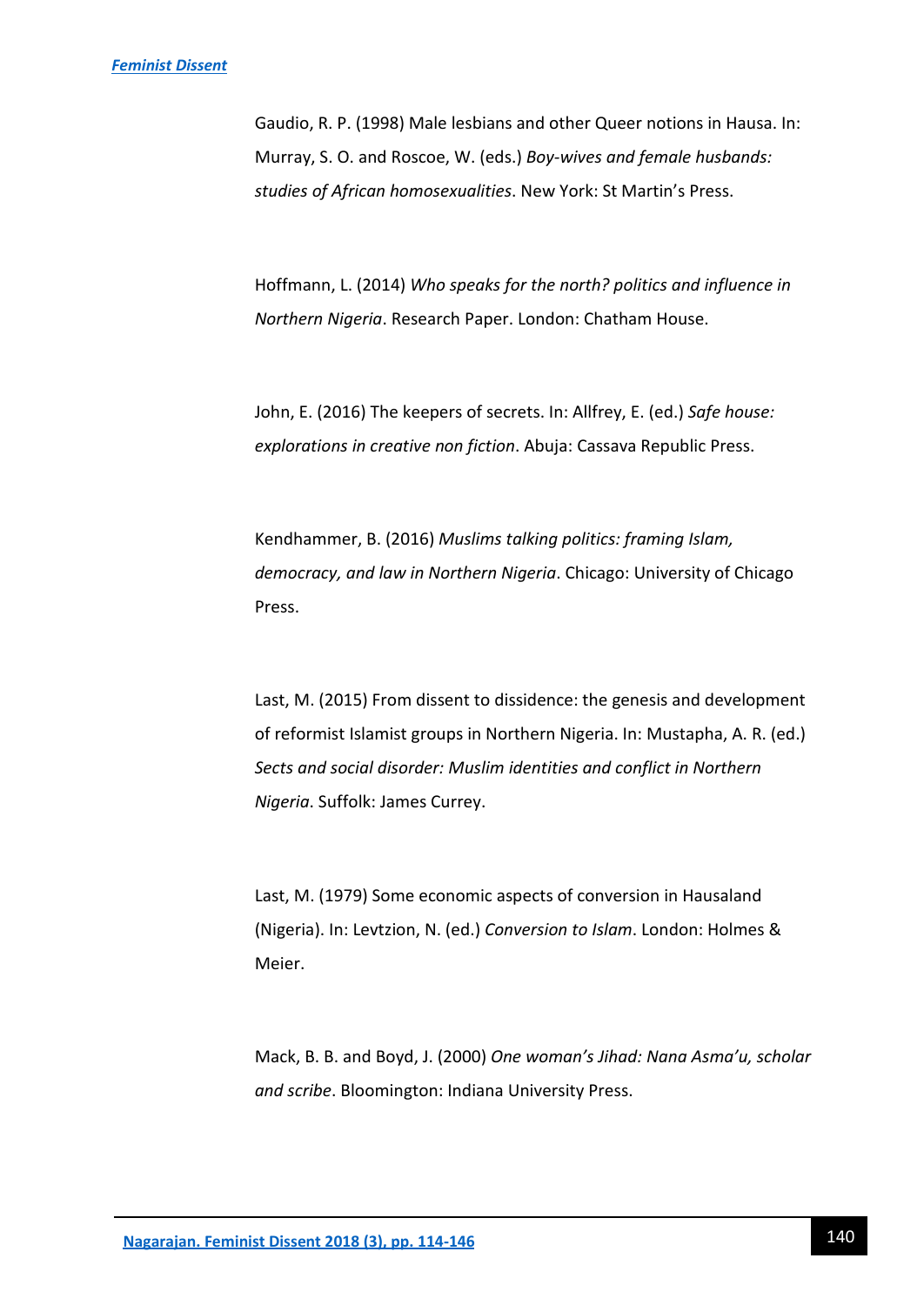Mohammed, A., Nagarajan, C. and Aliyu, R. (2018) *She called me woman: Nigeria's queer women speak*. Abuja: Cassava Republic Press.

Mustapha, A. R. (2018) 'Introduction: religious encounters in Northern Nigeria. In: Mustapha, A. R. and Ehrhardt, D. (eds.) *Creed and grievance: Muslim-Christian relations and conflict resolution in Northern Nigeria*. Suffolk: James Currey.

Mustapha, A. R., Ehrhardt, D. and Diprose, R. (2018) Historical contexts of Muslim-Christian encounters in Northern Nigeria. In: Mustapha, A. R. and Ehrhardt, D. (eds.) *Creed and grievance: Muslim-Christian relations and conflict resolution in Northern Nigeria*. Suffolk: James Currey.

Mustapha, A. R. and Gamawa, A. (2018) Challenges of legal pluralism: Sharia law and its aftermath. In: Mustapha, A. R. and Ehrhardt, D. (eds.) *Creed and grievance: Muslim-Christian relations and conflict resolution in Northern Nigeria*. Suffolk: James Currey.

Mustapha, A. R. (2015a) Introduction: interpreting Islam: Sufis, Salafists, Shi'ites and Islamists in Northern Nigeria. In: Mustapha, A. R. (ed.) *Sects and social disorder: Muslim identities and conflict in Northern Nigeria*. Suffolk: James Currey.

Mustapha, A. R. and Bunza, M. U. (2015b) Understanding Boko Haram. In: Mustapha, A. R. (ed.) *Sects and social disorder: Muslim identities and conflict in Northern Nigeria*. Suffolk: James Currey.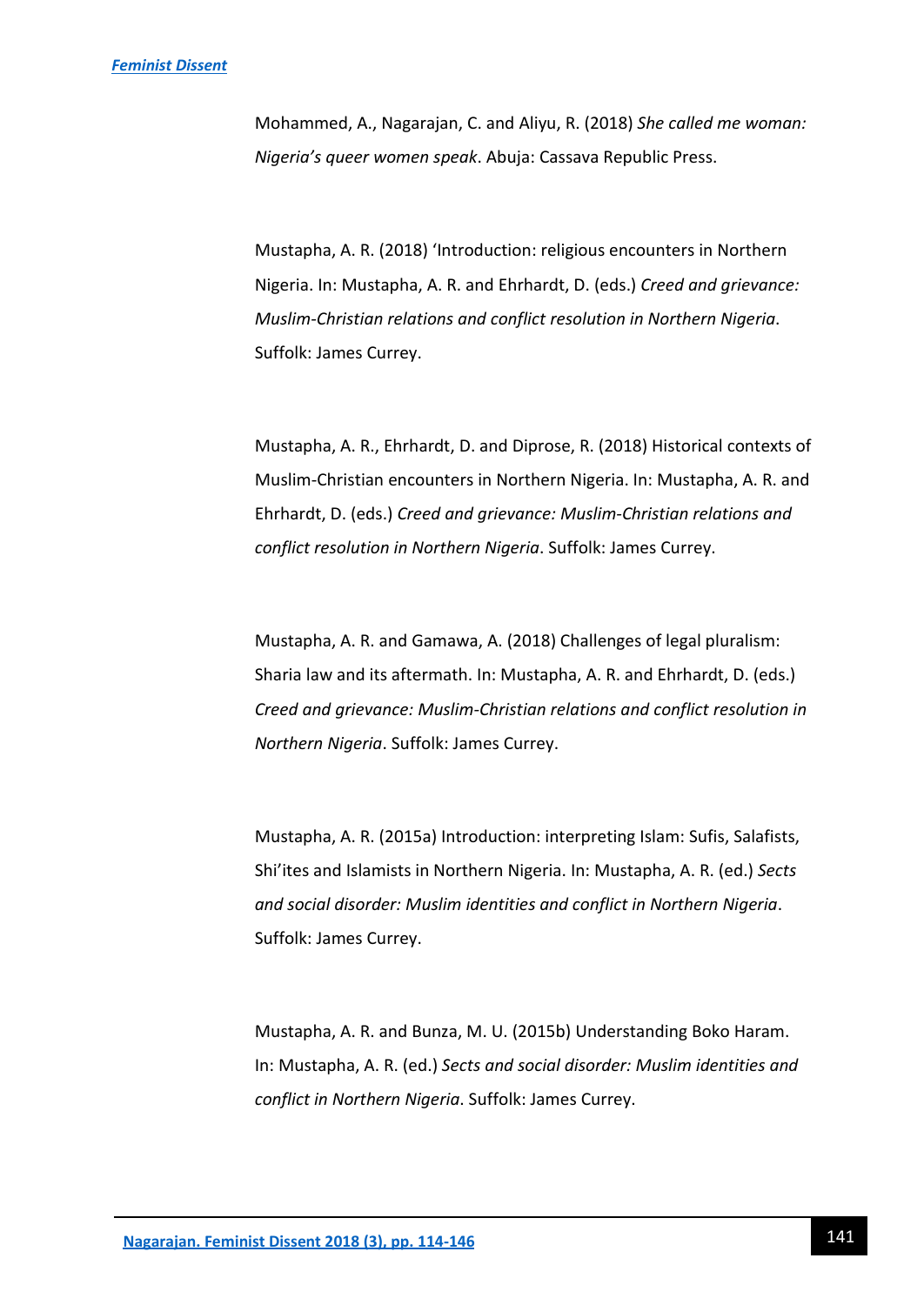#### *[Feminist Dissent](https://journals.warwick.ac.uk/index.php/feministdissent/index)*

Mustapha, A. R. and Bunza, M. U. (2015c) Contemporary Islamic sects and groups in Northern Nigeria. In: Mustapha, A. R. (ed.) *Sects and social disorder: Muslim identities and conflict in Northern Nigeria*. Suffolk: James Currey.

Nagarajan, C. (2017) *Gender assessment of Northeast Nigeria*. Abuja: Managing Conflict in Northeast Nigeria.

Nagarajan, C. (2016a) How growing religious fundamentalism threatens human rights. *New Humanist*, 131 (1): 28 – 31.

Nagarajan, C. (2016b) *Masculinities, violence and conflict in Nigeria*. Abuja: NSRP and V4C.

Nagarajan, C. (2014) Nigerian state rape law pushes anti-queer agenda. *Women's E News*, https://womensenews.org/.

Nagarajan, C. and Matfess, H. (2017) *Conflict analysis of Northeast focal states: Biu, Bursari, Gombi, Hawul, Hong, Jakusko, Jere and Kaga local government areas*. Abuja: CRS.

Nagarajan, C. and Nwadinobi, E. (2016) The observatory on violence against women and girls: learning from the NSRP experience. *NSRP Learning Series Issue 2*. Abuja: NSRP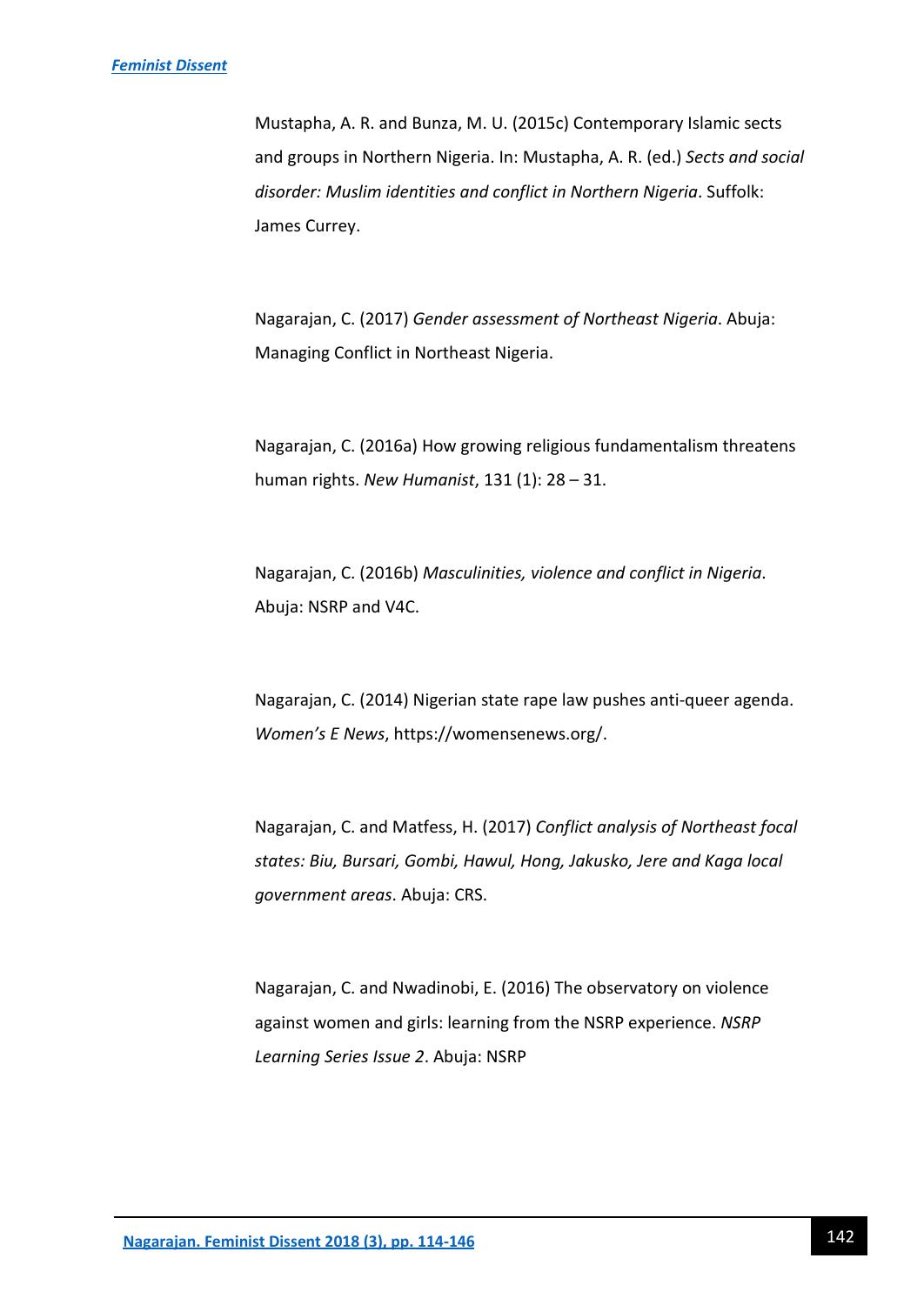Nigeria Women Trust Fund (2015) Gender representation in NASS drops. [online]. Press Release 23 April. Available at [https://nigerianwomentrustfund.org/publications/gender](https://nigerianwomentrustfund.org/publications/gender-representation-in-nass-drops/)[representation-in-nass-drops/.](https://nigerianwomentrustfund.org/publications/gender-representation-in-nass-drops/) (Accessed 11 November 2018)

NSRP (2012) *Watching us die on CNN: report on the study of community level conflict management mechanisms in the Niger Delta, Middle Belt and North East Zones of Nigeria*. Abuja: NSRP.

Ostien, P. (2018) The Muslim majority in Northern Nigeria: sects and trends. In: Mustapha, A. R. and Ehrhardt, D. (eds.) *Creed and grievance: Muslim-Christian relations and conflict resolution in Northern Nigeria*. Suffolk: James Currey.

Pereira, C. (2005) Zina and transgressive heterosexuality in Northern Nigeria. *Feminist Africa*, 5: 52-79.

Sada, I. N., Adamu, F. and Ahmad, A. (2005) Promoting women's rights through Sharia in Northern Nigeria. Report for the Centre for Islamic Legal Studies, Ahmadu Bello University, Zaria: British Council.

Sinikangas, M. (2004) Yan Daudu: a study of transgendering men in Hausaland West Africa. Masters Thesis. Department of Cultural Anthropology and Ethnology. Uppsala University

Smith, A. (1971) The early states of the Central Sudan. In: Ajayi, J. and Crowder, M. (eds.) *History of West Africa vol 1*. London: Longman.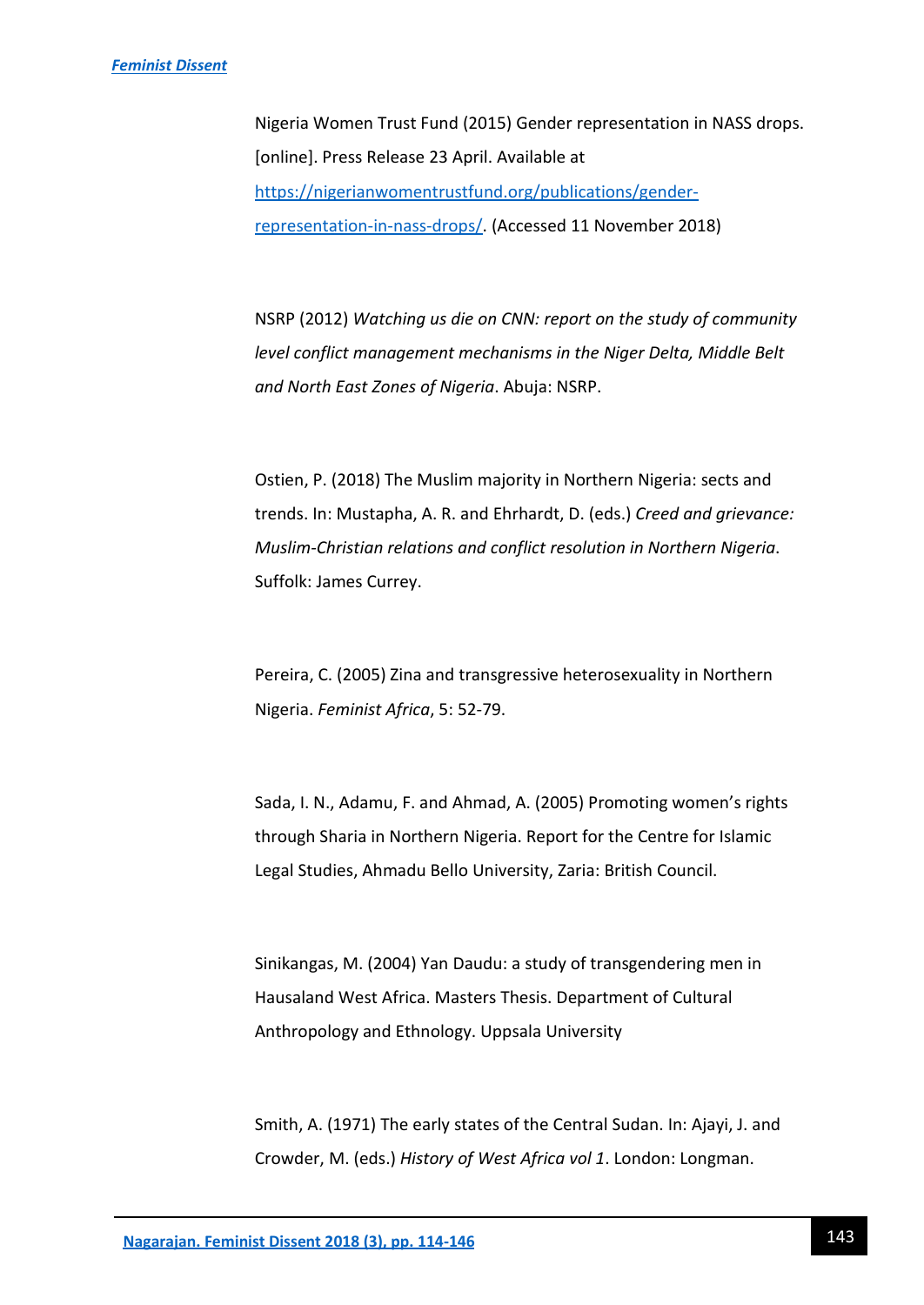Smith, M. F. (1954) *Baba of Karo: a woman of the Muslim Hausa*. London: Faber and Faber.

Suberu, R. (2009) 'Religion and Institutions: federalism and the management of conflicts over Sharia in Nigeria. *Journal of International Development*, 21 (4): 547-60.

Thurston, A. (2017) *Boko Haram: the history of an African Jihadist movement*. New Jersey: Princeton University Press.

Ubah, C. N. (2001) *Islam in African history*. Kaduna: Baraka Press.

Uwais, M. (2004). 'Diversity of thought in the development of Sharia. In: Ibrahim, J. (ed). *Sharia penal and family laws in Nigeria and in the Muslim world: rights based approach*. Zaria: Ahmadu Bello University Press.

Voices for Change (2015) *Being a man in Nigeria: perceptions and realities*. Abuja: NSRP.

## **Notes**

 $<sup>1</sup>$  The author thanks Fatimah Kelleher, Ayesha Khan, Nida Kirmani, Mariz Tadros and the</sup> anonymous reviewer for their useful comments on earlier drafts. <sup>2</sup> I used the term religious fundamentalism as distinct from religious conservatism and to signify the project whereby those engaged in it 'construct 'tradition' in a way that is highly selective, at the same time as dogmatically insisting that their reconstructions of text are 'sacred' and so unable to be questioned' (Cowden and Sahgal 2017, p. 15), deny 'the possibility of interpretation and reinterpretation even while its adherents engage in both' (Bennoune 2013, p. 16) and centre the importance of control of women's bodies and sexuality and rigid gender roles. Religious fundamentalists 'believe in the imposition of God's law, something called *the* Shari'a – their version of it rather than others' – on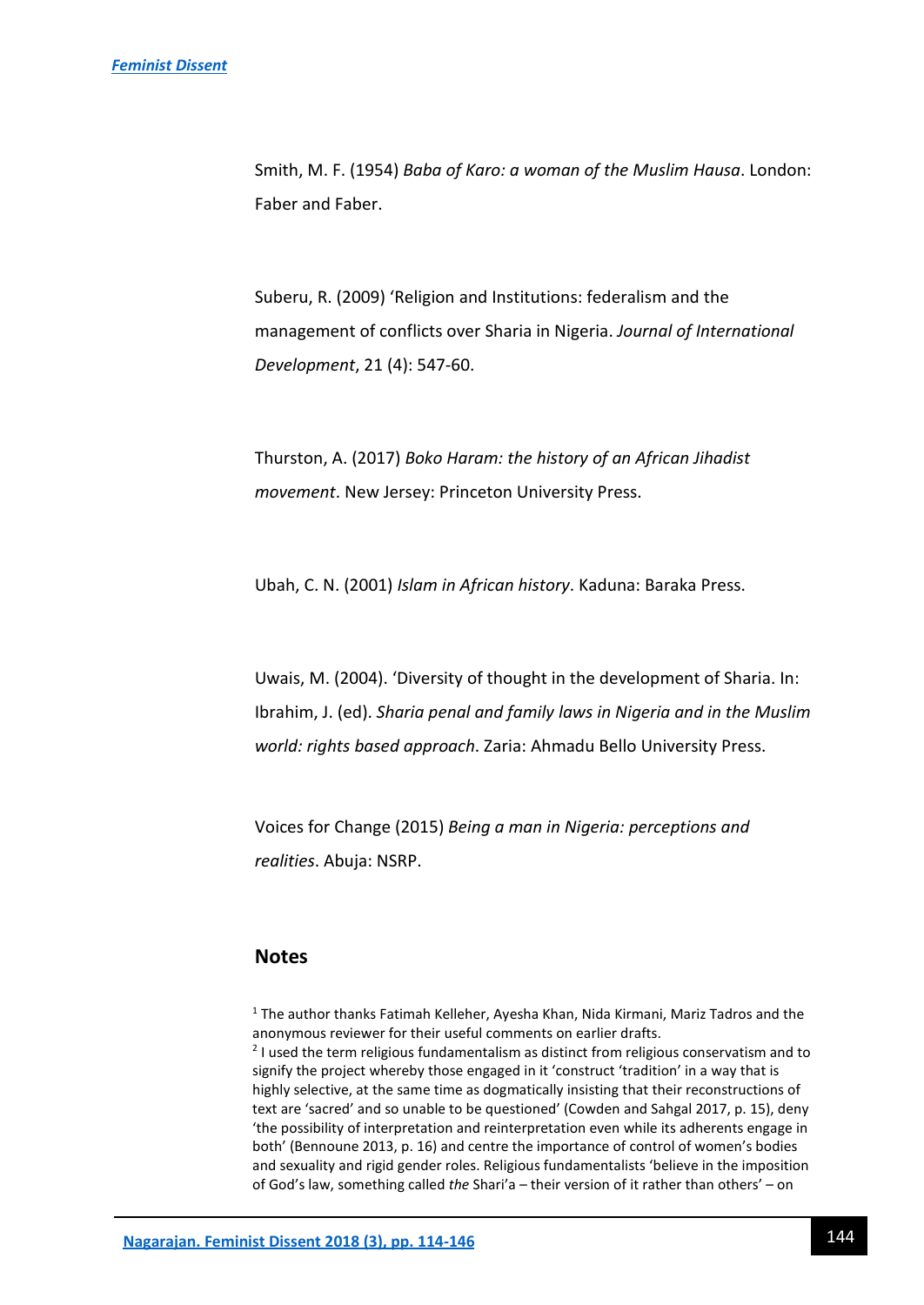$\overline{a}$ 

Muslims everywhere and in the creation of what they deem to be Islamic states or disciplined diasporic communities ruled by these laws,' denounce secularists, seek to bring politicised religion into all spheres, want to police, judge and change the behaviour, appearance and comportment of others and aim to sharply limit women's rights, sometimes in the name of protection, respect and difference (Bennoune 2013, p. 16). In contrast, while religious conservatism remains problematic, it does not make claims to possessing the only true interpretation and can be 'protective of certain traditional spaces for women as well as being capable of reform and change' (Cowden and Sahgal 2017, p. 18).

<sup>3</sup> This system of indirect rule in northern Nigeria differed from the approach used in much of the south with this difference in the colonial project creating a division within Nigeria that still echoes today.

<sup>4</sup> There is today a large body of 'neutral' Muslims who, wary of sectarian contestation and turmoil, shun affiliation (Mustapha 2015, p. 4) with as many as 44 per cent of Muslims surveyed in 2010 seeing themselves as 'just Muslim.'

<sup>5</sup> The word 'Shari'a' is used in political, popular and media discourse as fixed, immutable and with one correct interpretation deliberately obscuring the existence and practice of interpretation. This paper will use 'Shari'a codes' to refer to laws passed and 'Shari'a' to refer to the concept, such as the people's desire for Shari'a, and when giving the names of the bodies that were created.

<sup>6</sup> Zina connotes 'illegal' sexual activity i.e. any form of consensual sexual relations between a man and a woman who are not married to one another. Offences are referred to as fornication or adultery, depending on marital status.

<sup>7</sup> For example, in the cases of Amina Lawal and Safiya Hussaini, who were sentenced to death by stoning in 2002 for zina, the men involved were set free due to lack of evidence. The women's rights organisation Women's Rights Advancement and Protection Alternative (WRAPA), supported by Baobab for Human Rights and other organisations, mobilised legal defence and both women were subsequently acquitted on appeal.

<sup>8</sup> At the same time as the state is relinquishing its responsibility to provide for those living in it, coercive control has been increasing, in reaction to perceptions of growing power and civic education across the country. The Same Sex Marriage (Prohibition) Act of 2014 criminalises the registration and operation of, participation in and support for gay clubs, societies and organisations. A Bill Prohibiting Frivolous Petitions, popularly known as the Social Media Bill, designed to regulate communications and use of the social media, was successfully resisted by civil society in May 2016. A Non-Government Organisations Regulatory Commission of Nigeria (Establishment) Bill, which has been said by civil society organisations to threaten the independence of NGOs and CSOs in Nigeria, is currently in the House of Representatives.

<sup>9</sup> For example, there have been examples of 'traditional' leaders that, as a result of this work, have decided to expand their council of advisers to include women so they can be aware of and responsive to women's concerns (Nagarajan, 2017).

 $10$  In the interests of conflict sensitivity, this article will use the exact names of groups as opposed to using the blanket term 'Boko Haram' which, rather than being the name of groups, is one ascribed by the media and serves to simplify message and aims.

 $11$  Mustapha defines vertical inequality as inequality between individuals and horizontal inequality as inequality between groups and regions.

 $12$  Following the introduction of Shari'a codes, the hisbah board, a force charged with upholding morality was set up formally by the state or informally by communities in many states where Shari'a codes had been passed. While there are many accusations against the hisbah, including for violation of privacy, seizure of property, targeting non-Muslims and harassment of political enemies of state governors, the hisbah are a major service provider, particularly of arbitration and dispute resolution for the poor: (Mustapha and Gamawa, 2018).

<sup>13</sup> Although post abortion care is allowed, providing or procuring an abortion itself is a criminal act except if the mother's life is at risk.